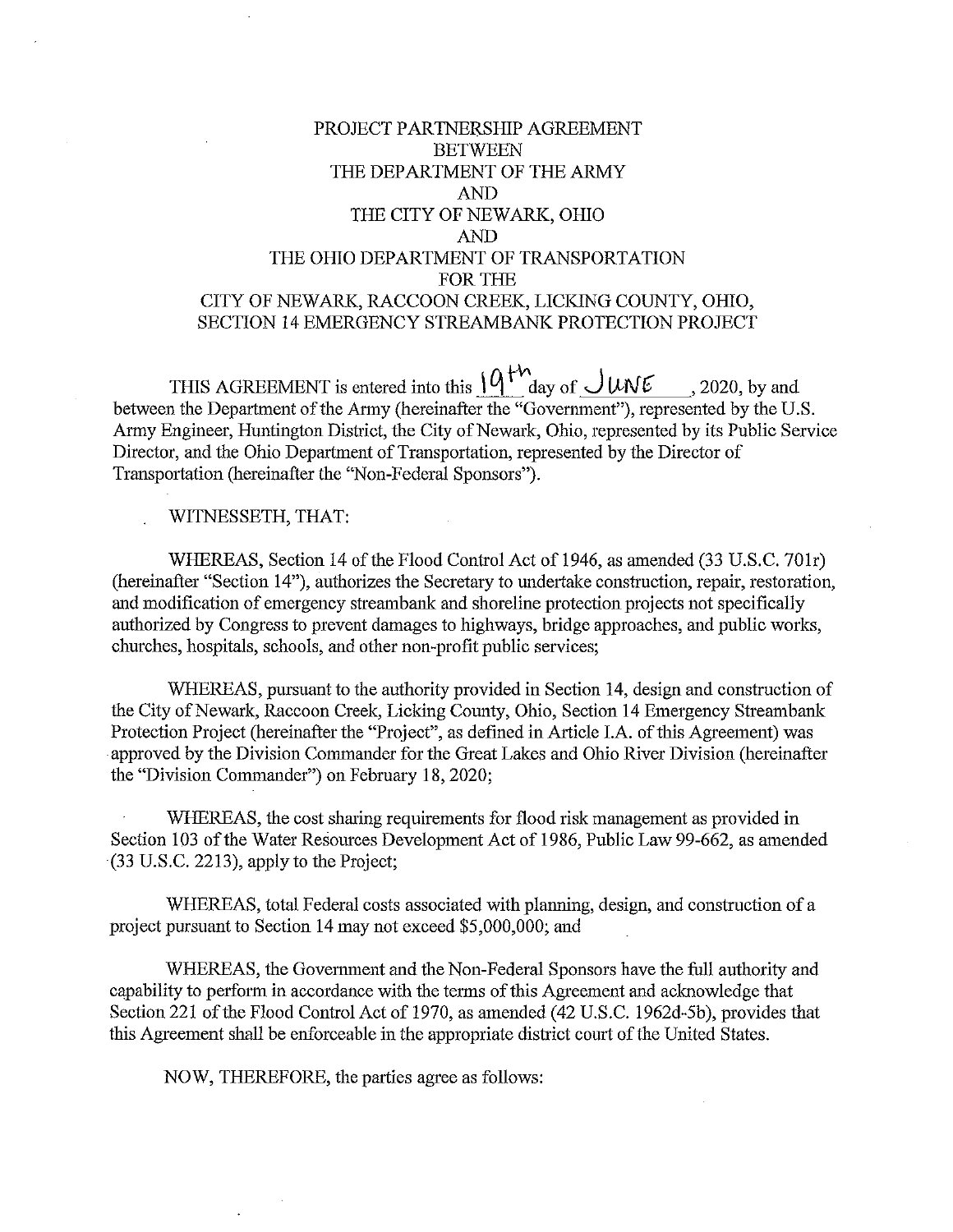#### ARTICLE I - DEFINITIONS

A. The term "Project" means design and construction of a bedrock embedded H-pile and lagging grade control structure extending across the width of the channel and placed downstream of the existing sheet pile structure, a 60 foot grouted stone apron together with end sill to protect against scour, 60 feet of grouted stone slope protection along the left descending bank, and a 40 foot down-channel stone stability beam to stabilize up-channel incision migration in the City of Newark, Ohio, as generally described in the "Integrated Detailed Project Report and Environmental Assessment, Continuing Authorities Program (CAP), City of Newark, Raccoon Creek, Licking County, Ohio, Section 14 Emergency Strearnbank Protection Project", dated October, 2019 and approved by the Division Commander on February 18, 2020.

B. The term "construction costs" means all costs incurred by the Government and Non-Federal Sponsors in accordance with the terms of this Agreement that are directly related to design and construction of the Project and cost shared. The term includes, but is not necessarily limited to: the Government's costs of engineering, design, and construction; the Government's supervision and administration costs; the Non-Federal Sponsors' creditable costs for providing real property interests, placement area improvements, and relocations and for providing in-kind contributions, if any; and the costs of historic preservation activities except for data recovery for historic properties. The term does not include any costs for operation, maintenance, repair, rehabilitation, or replacement; dispute resolution; participation by the Government and the Non-Federal Sponsors in the Project Coordination Team to discuss significant issues and actions; audits; or betterments; or the Non-Federal Sponsors' cost of negotiating this Agreement.

C. The term "real property interests" means lands, easements, and rights-of-way, including those required for relocations and borrow and dredged material placement areas. Acquisition of real property interests may require the performance of relocations.

D. The term "relocation" means the provision of a functionally equivalent facility to the owner of a utility, cemetery, highway, railroad, or public facility when such action is required in accordance with applicable legal principles of just compensation. Providing a functionally equivalent facility may include the alteration, lowering, raising, or replacement and attendant demolition of the affected facility or part thereof.

E. The term "placement area improvements" means the improvements required on real property interests to enable the ancillary placement of material that has been dredged or excavated during construction, operation, and maintenance of the Project, including, but not limited to, retaining dikes, wasteweirs, bulkheads, embankments, monitoring features, stilling basins, and de-watering pumps and pipes.

F. The term "functional portion thereof" means a portion of the Project that has been completed and that can function independently, as determined in writing by the District Commander for the Huntington District (hereinafter the "District Commander"), although the remainder of the Project is not yet complete.

2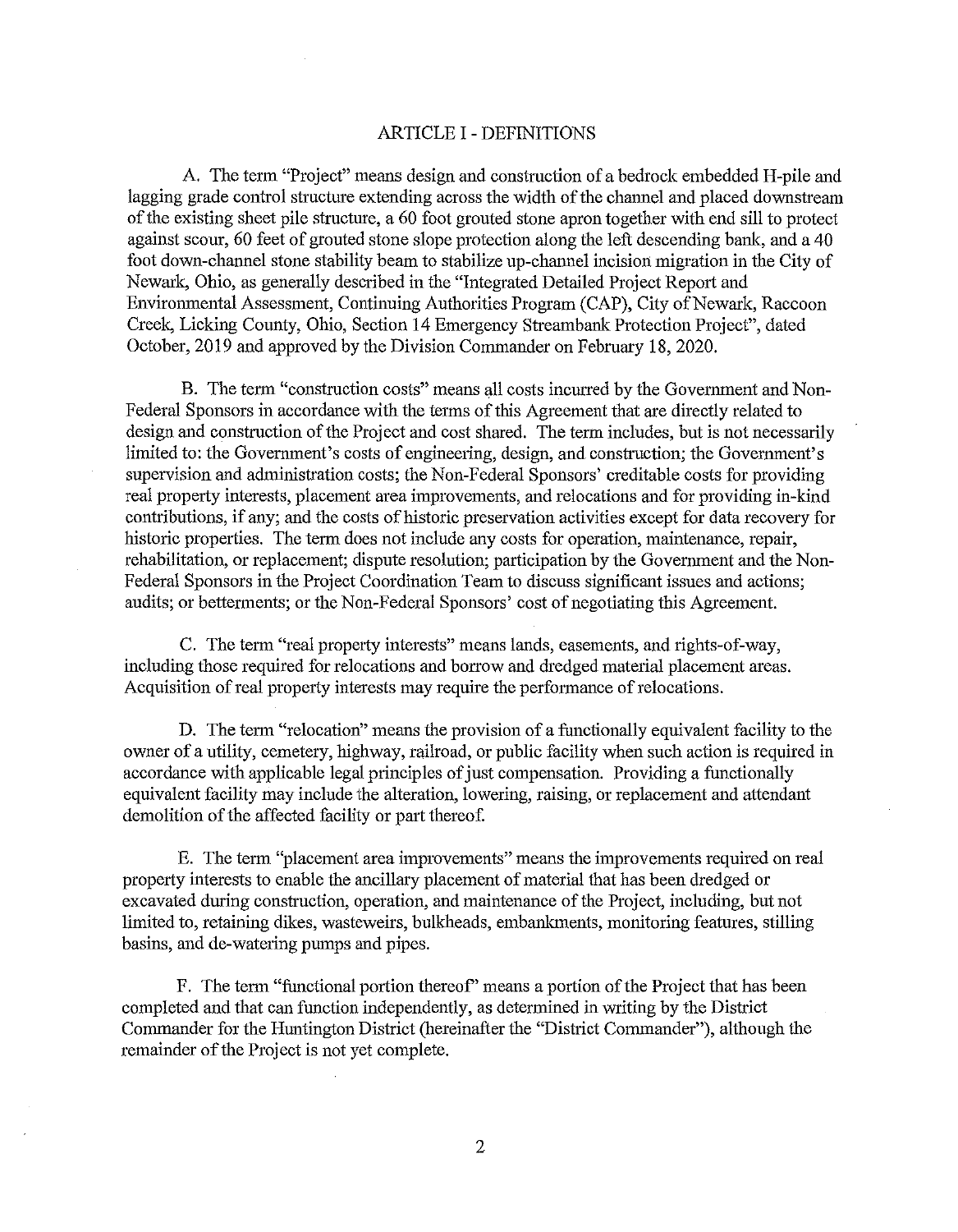G. The term "in-kind contributions" means those materials or services provided by the Non-Federal Sponsors that are identified as being integral to the Project by the Division Commander. To be integral to the Project, the material or service must be part of the work that the Government would otherwise have undertaken for design and construction of the Project. The in-kind contributions also include any investigations performed by the Non-Federal Sponsors to identify the existence and extent of any hazardous substances that may exist in, on, or under real property interests required for the Project.

H. The term "betterment" means a difference in design or construction of an element of the Project that results from the application of standards that the Government determines exceed those that the Government would otherwise apply to design or construction of that element.

I. The term "fiscal year" means one year beginning on October 1<sup>st</sup> and ending on September  $30<sup>th</sup>$  of the following year.

J. The term "Federal Participation Limit" means the \$5,000,000 statutory limitation on the Government's financial participation in the planning, design, and construction of the Project.

# ARTICLE II - OBLIGATIONS OF THE PARTIES

A. In accordance with Federal laws, regulations, and policies, the Government shall undertake design and construction of the Project using funds appropriated by the Congress and funds provided by the Non-Federal Sponsors. However, if after completion of the design portion of the Project the parties mutually agree in writing not to proceed with construction of the Project, the parties shall conclude their activities relating to the Project and proceed to a final accounting in accordance with Article VI.E. In carrying out its obligations under this Agreement, the Non-Federal Sponsors shall comply with all the requirements of applicable Federal laws and implementing regulations.

B. The Non-Federal Sponsors shall contribute a minimum of 35 percent, up to a maximum of 50 percent, of construction costs, as follows:

1. The Non-Federal Sponsors shall pay 5 percent of construction costs.

2. In accordance with Article III, the Non-Federal Sponsors shall provide the real property interests, placement area improvements, and relocations required for construction, operation, and maintenance of the Project. If the Government determines that the Non-Federal Sponsors' estimated credits for real property interests, placement area improvements, and relocations will exceed 45 percent of construction costs, the Government, in its sole discretion, may acquire any of the remaining real property interests, construct any of the remaining placement area improvements, or perform any of the remaining relocations with the cost of such work included as a part of the Government's cost of construction. Nothing in this provision affects the Non-Federal Sponsors' responsibility under Article IV for the costs of any cleanup and response related thereto.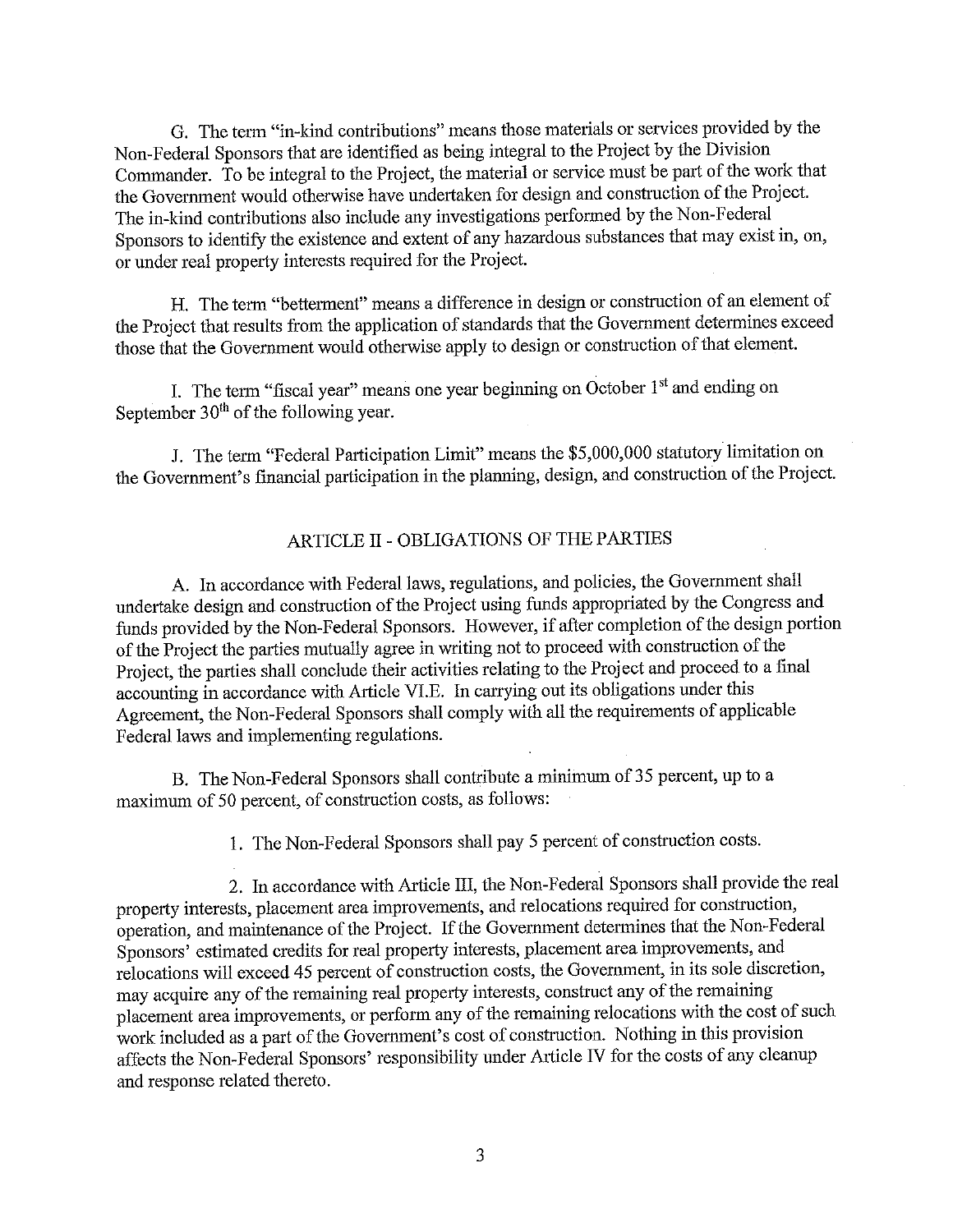3. In providing in-kind contributions, if any, the Non-Federal Sponsors shall obtain all applicable licenses and permits necessary for such work. As functional portions of the work are completed, the Non-Federal Sponsors shall begin operation and maintenance of such work. Upon completion of the work, the Non-Federal Sponsors shall so notify the Government within 30 calendar days and provide the Govemment with a copy of as-built drawings for the work.

4. After determining the amount to meet the 5 percent required by paragraph B.l ., above, for the then-current fiscal year and after considering the estimated amount of credit that will be afforded to the Non-Federal Sponsors pursuant to paragraphs B.2. and B.3., above, the Government shall determine the estimated additional amount of funds required from the Non-Federal Sponsors to meet its minimum 35 percent cost share for the then-current fiscal year. No later than 60 calendar days after receipt of notification from the Govennnent, the Non-Federal Sponsors shall provide the full amount of such required funds to the Government in accordance with Article VI.

5. No later than August  $1<sup>st</sup>$  prior to each subsequent fiscal year, the Government shall provide the Non-Federal Sponsors with a written estimate of the full amount of funds required from the Non-Federal Sponsors during that fiscal year to meet its cost share. Not later than September 1<sup>st</sup> prior to that fiscal year, the Non-Federal Sponsors shall provide the full amount of such required funds to the Government in accordance with Article VI.

C. To the extent practicable and in accordance with Federal law, regulations, and policies, the Government shall afford the Non-Federal Sponsors the opportunity to review and comment on solicitations for contracts, including relevant plans and specifications, prior to the Government's issuance of such solicitations; proposed contract modifications, including change orders; and contract claims prior to resolution thereof. Ultimately, the contents of solicitations, award of contracts, execution of contract modifications, and resolution of contract claims shall be exclusively within the control of the Government.

D. The Government, as it determines necessary, shall undertake actions associated with historic preservation, including, but not limited to, the identification and treatment of historic properties as those properties are defined in the National Historic Preservation Act (NHPA) of 1966, as amended. All costs incurred by the Government for such work (including the mitigation of adverse effects other than data recovery) shall be included in construction costs and shared in accordance with the provisions of this Agreement. If historic properties are discovered during construction and the effect(s) of construction are determined to be adverse, strategies shall be developed to avoid, minimize or mitigate these adverse effects. In accordance with 54 U.S.C. 312507, up to 1 percent of the total amount authorized to be appropriated for the Project may be applied toward data recovery of historic properties and such costs shall be borne entirely by the Government. In the event that costs associated with data recovery of historic properties exceed 1 percent of the total amount authorized to be appropriated for the Project, in accordance with 54 U.S.C. 312508, the Government will seek a waiver from the 1 percent limitation under 54 U.S.C. 312507 and upon receiving the waiver, will proceed with data recovery at full federal expense. Nothing in this Agreement shall limit or otherwise prevent the Non-Federal Sponsors from voluntarily contributing costs associated with data recovery that exceed 1 percent.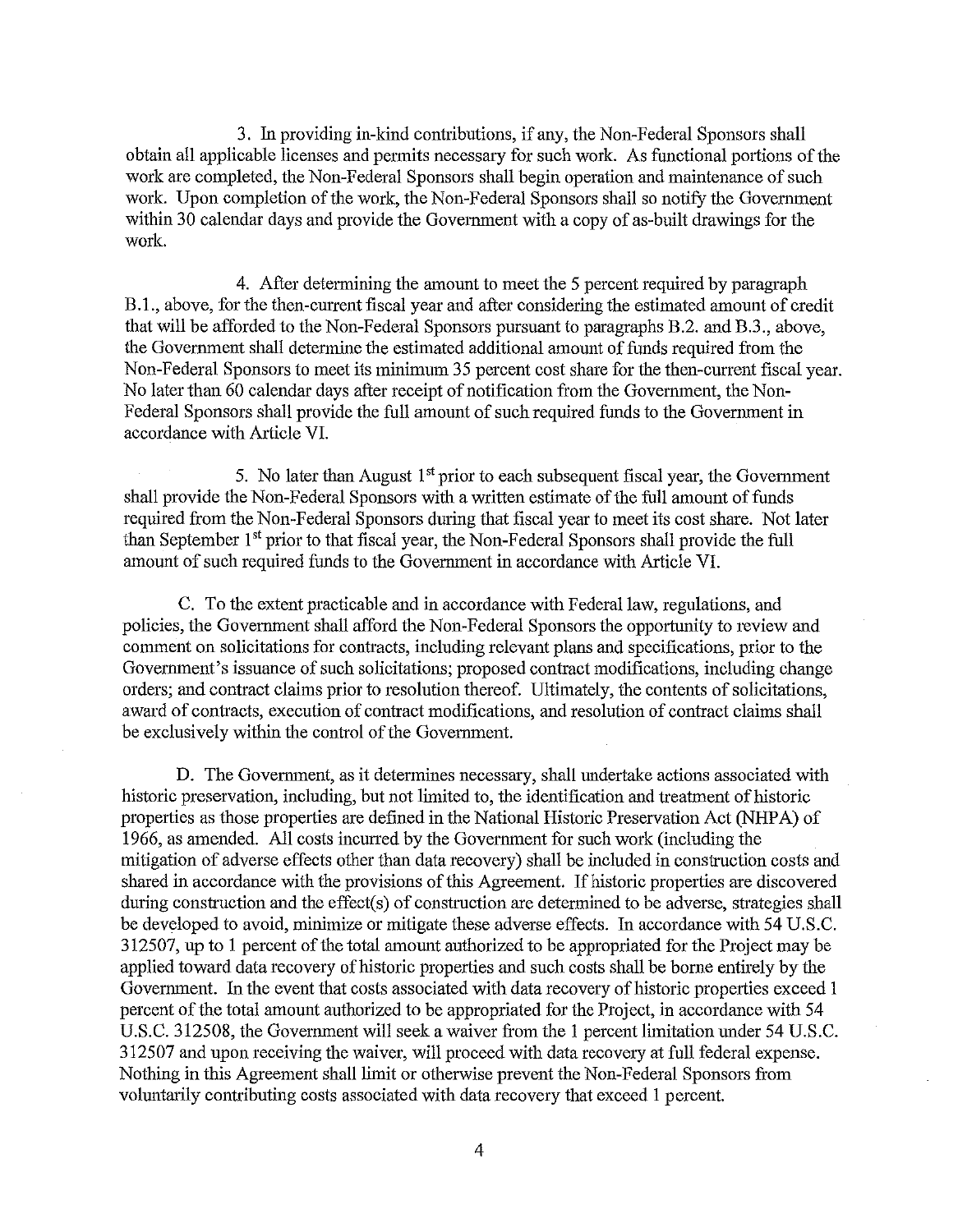E. When the District Connnander determines that construction of the Project, or a functional portion thereof, is complete, within 30 calendar days of such determination, the District Commander shall so notify the Non-Federal Sponsors in writing and the Non-Federal Sponsors, at no cost to the Government, shall operate, maintain, repair, rehabilitate, and replace the Project, or such functional portion thereof. The Government shall furnish the Non-Federal Sponsors with an Operation, Maintenance, Repair, Rehabilitation, and Replacement Manual (hereinafter the "OMRR&R Manual") and copies of all as-built drawings for the completed work.

1. The Non-Federal Sponsors shall conduct their operation, maintenance, repair, rehabilitation, and replacement responsibilities in a manner compatible with the authorized purpose of the Project and in accordance with applicable Federal laws and specific directions prescribed by the Government in the OMRR&R Manual. The Government and the Non-Federal Sponsors shall consult on any subsequent updates or amendments to the OMRR&R Manual.

2. The Government may enter, at reasonable times and in a reasonable manner, upon real property interests that the Non-Federal Sponsors now or hereafter own or control to inspect the Project, and, if necessary, to undertake any work necessary to the functioning of the Project for its authorized purpose. If the Government determines that the Non-Federal Sponsors are failing to perform their obligations under this Agreement and the Non-Federal Sponsors do not correct such failures within a reasonable time after notification by the Government, the Government, at its sole discretion, may undertalce any operation, maintenance, repair, rehabilitation, or replacement of the Project. No operation, maintenance, repair, rehabilitation, or replacement by the Government shall relieve the Non-Federal Sponsors oftheir obligations under this Agreement or preclude the Government from pursuing any other remedy at law or equity to ensure faithful performance of this Agreement.

F. The Non-Federal Sponsors shall not use Federal Program funds to meet any of their obligations under this Agreement unless the Federal agency providing the funds verifies in writing that the funds are authorized to be used for the Project. Federal program funds are those funds provided by a Federal agency, plus any non-Federal contribution required as a matching share therefor.

G. In addition to the ongoing, regular discussions of the parties in the delivery of the Project, the Government and the Non-Federal Sponsors may establish a Project Coordination Team to discuss significant issues or actions. The Government's costs for participation on the Project Coordination Team shall not be included in construction costs that are cost shared but shall be included in calculating the Federal Participation Limit. The Non-Federal Sponsors' costs for participation on the Project Coordination Team shall not be included in construction costs that are cost shared and shall be paid solely by the Non-Federal Sponsors without reimbursement or credit by the Government.

H. Notwithstanding any other provision of this Agreement, the Non-Federal Sponsors shall be responsible for all costs in excess of the Federal Participation Limit.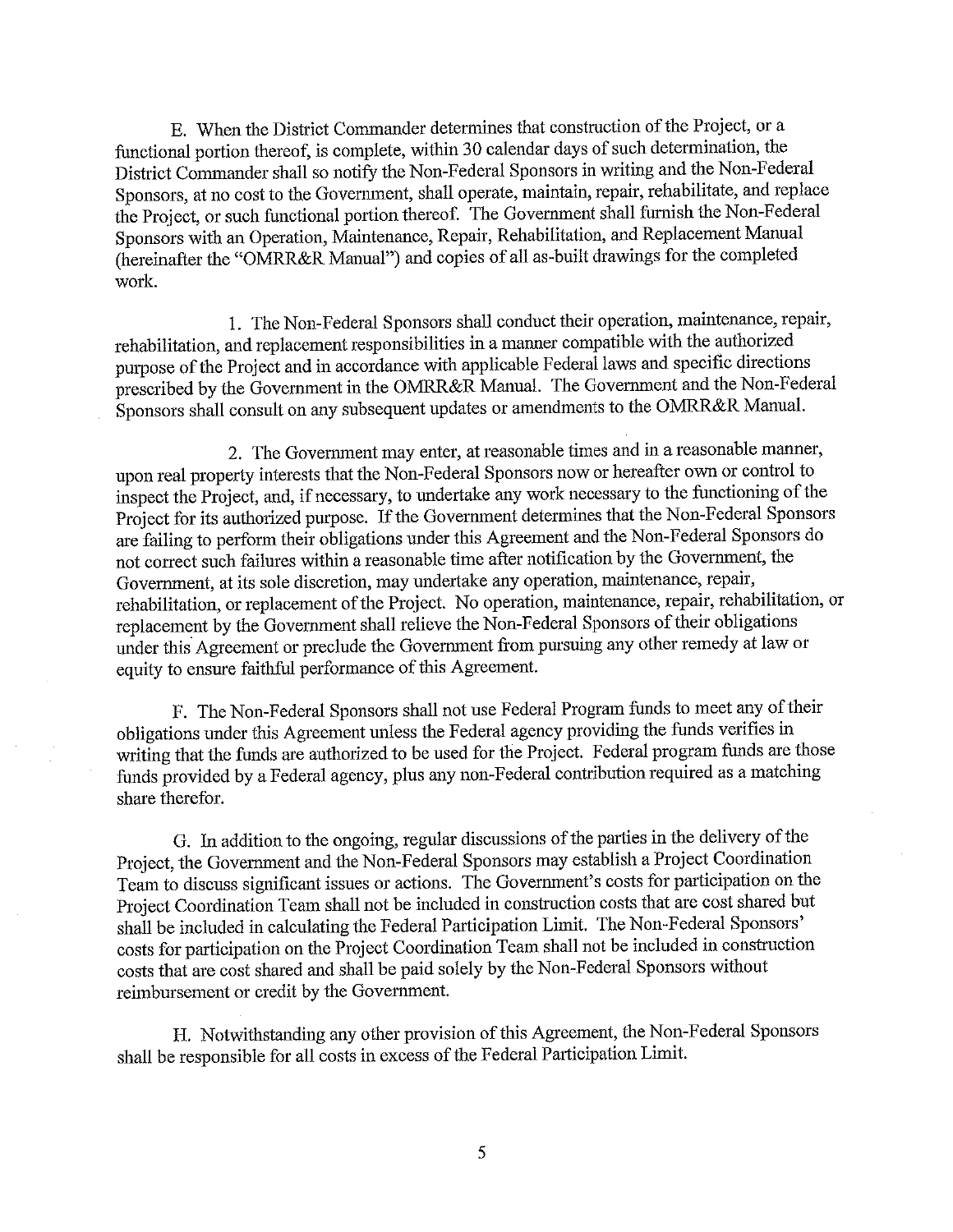I. The Non-Federal Sponsors may request in writing that the Government perform betterments on behalf of the Non-Federal Sponsors. Each request shall be subject to review and written approval by the Division Commander. If the Government agrees to such request, the Non-Federal Sponsors, in accordance with Article VLF., must provide funds sufficient to cover the costs of such work in advance of the Government performing the work.

## ARTICLE III - REAL PROPERTY INTERESTS, PLACEMENT AREA IMPROVEMENTS, RELOCATIONS, AND COMPLIANCE WITH PUBLIC LAW 91-646, AS AMENDED

A. The Government, after consultation with the Non-Federal Sponsors, shall determine the real property interests needed for construction, operation, and maintenance of the Project. The Government shall provide the Non-Federal Sponsors with general written descriptions, including maps as appropriate, of the real property interests that the Government determines the Non-Federal Sponsors must provide for construction, operation, and maintenance of the Project, and shall provide the Non-Federal Sponsors with a written notice to proceed with acquisition. The Non-Federal Sponsors shall acquire the real property interests and shall provide the Government with authorization for entry thereto in accordance with the Government's schedule for construction of the Project. The Non-Federal Sponsors shall ensure that real property interests provided for the Project are retained in public ownership for uses compatible with the authorized purposes of the Project.

B. The Government, after consultation with the Non-Federal Sponsors, shall determine the placement area improvements necessary for construction, operation, and maintenance of the Project, and shall provide the Non-Federal Sponsors with general written descriptions, including maps as appropriate, of such improvements and shall provide the Non-Federal Sponsors with a written notice to proceed with such improvements. The Non-Federal Sponsors shall construct the improvements in accordance with the Government's construction schedule for the Project.

C. The Government, after consultation with the Non-Federal Sponsors, shall determine the relocations necessary for construction, operation, and maintenance of the Project, and shall provide the Non-Federal Sponsors with general written descriptions, including maps as appropriate, of such relocations and shall provide the Non-Federal Sponsors with a written notice to proceed with such relocations. The Non-Federal Sponsors shall perform or ensure the performance ofthese relocations in accordance with the Government's construction schedule for the Project.

D. To the maximum extent practicable, not later than 30 calendar days after the Government provides to the Non-Federal Sponsors written descriptions and maps of the real property interests, placement area improvements, and relocations required for construction, operation, and maintenance of the Project, the Non-Federal Sponsors may request in writing that the Government acquire all or specified portions of such real property interests, construct placement area improvements, or perform the necessary relocations. If the Government agrees to such a request, the Non-Federal Sponsors, in accordance with Article VLF., must provide funds sufficient to cover the costs of the acquisitions, placement area improvements, or relocations in advance of the Government performing the work. The Government shall acquire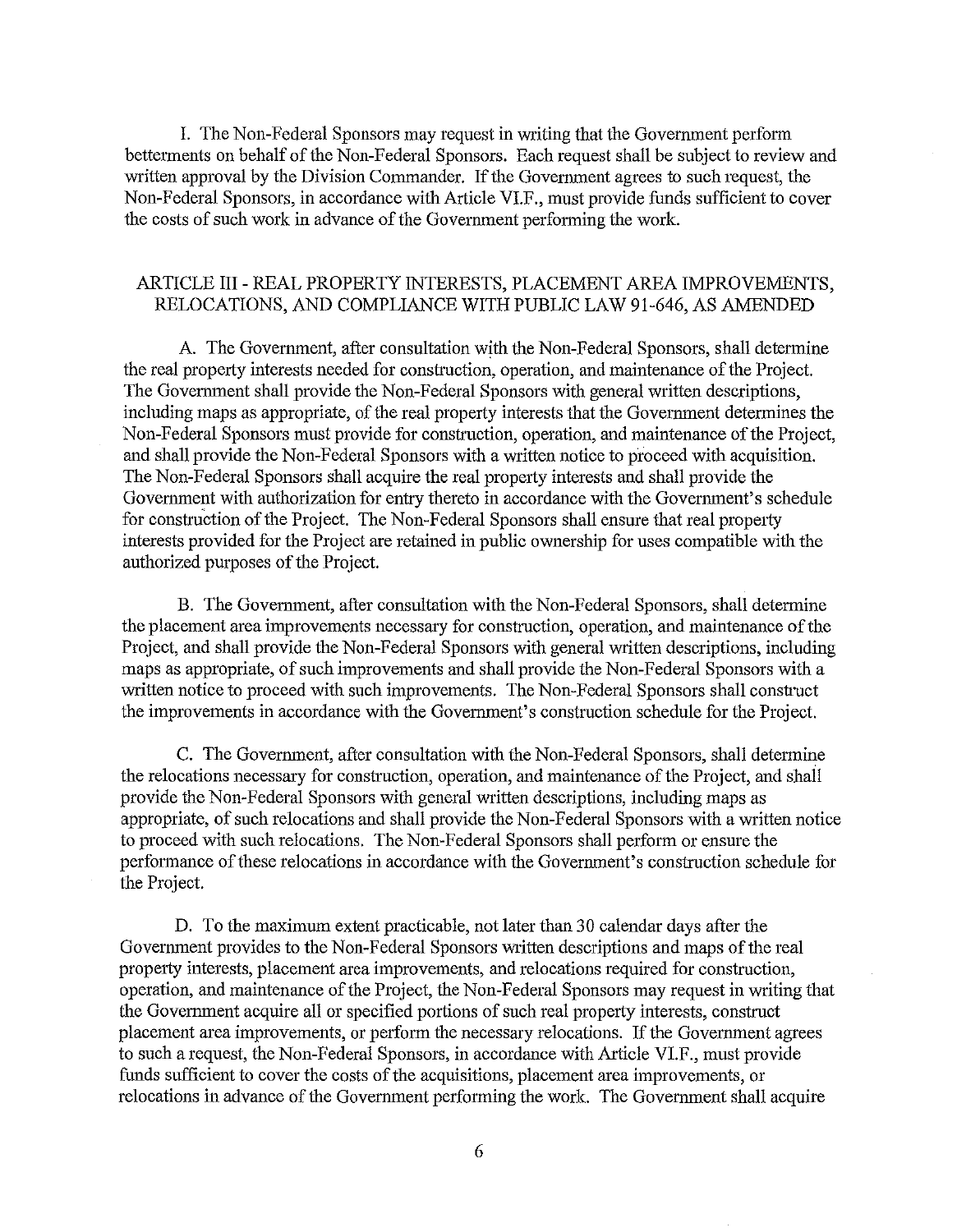the real property interests, construct the placement area improvements, and perform the relocations, applying Federal laws, policies, and procedures. The Govermnent shall acquire real property interests in the name of the Non-Federal Sponsors except, if acquired by eminent domain, the Govermnent shall convey all ofits right, title and interest to the Non-Federal Sponsors by quitclaim deed or deeds. The Non-Federal Sponsors shall accept delivery of such deed or deeds. The Government's providing real property interests, placement area improvements, or performing relocations on behalf of the Non-Federal Sponsors does not alter the Non-Federal Sponsors' responsibility under Article IV for the costs of any cleanup and response related thereto.

E. As required by Sections 210 and 305 of the Uniform Relocation Assistance and Real Property Acquisition Policies Act of 1970, Public Law 91-646, as amended (42 U.S.C. 4630 and 4655), and Section 24.4 of the Uniform Regulations contained in 49 C.F.R. Part 24, the Non-Federal Sponsors assures that (1) fair and reasonable relocation payments and assistance shall be provided to or for displaced persons, as are required to be provided by a Federal agency under Sections 4622, 4623 and 4624 of Title 42 of the U.S. Code; (2) relocation assistance programs offering the services described in Section 4625 of Title 42 of the U.S. Code shall be provided to such displaced persons; (3) within a reasonable period of time prior to displacement, comparable replacement dwellings will be available to displaced persons in accordance with Section  $4625(c)(3)$  of Title  $42$  of the U.S. Code; (4) in acquiring real property, the Non-Federal Sponsors will be guided, to the greatest extent practicable under State law, by the land acquisition policies in Section 4651 and the provision of Section 4652 of Title 42 of the U.S. Code; and (5) property owners will be paid or reimbursed for necessary expenses as specified in Sections 4653 and 4654 of Title 42 of the U.S. Code.

### ARTICLE IV - HAZARDOUS SUBSTANCES

A. The Non-Federal Sponsors shall be responsible for undertaking any investigations to identify the existence and extent of any hazardous substances regulated under the Comprehensive Environmental Response, Compensation, and Liability Act (hereinafter "CERCLA") ( 42 U.S.C. 9601-9675), that may exist in, on, or under real property interests required for construction, operation, and maintenance of the Project. However, for real property interests that the Govermnent determines to be subject to the navigation servitude, only the Government shall perform such investigations nnless the District Commander provides the Non-Federal Sponsors with prior specific written direction, in which case the Non-Federal Sponsors shall perform such investigations in accordance with such written direction.

B. In the event it is discovered that hazardous substances regulated under CERCLA exist in, on, or under any of the required real property interests, within 15 calendar days of such discovery, the Non-Federal Sponsors and the Govermnent, in addition to providing any other notice required by applicable law, shall provide written notice to each other, and the Non-Federal Sponsors shall not proceed with the acquisition of such real property interests until the parties agree that the Non-Federal Sponsors should proceed.

7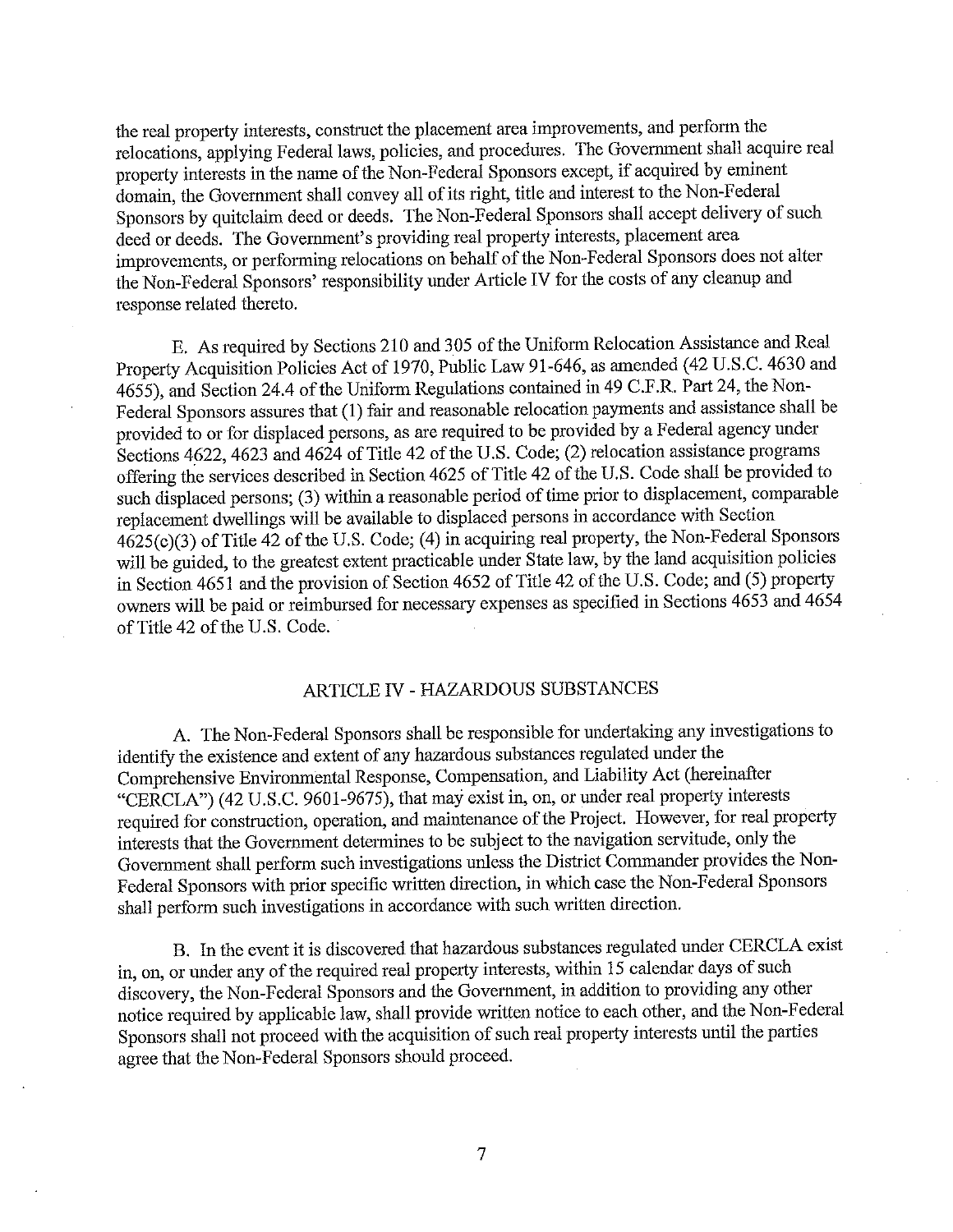C. Ifhazardous substances regulated under CERCLA are found to exist in, on, or under any required real property interests, the parties shall consider any liability that might arise under CERCLA and determine whether to initiate construction, or if already initiated, whether to continue construction, suspend construction, or terminate construction.

1. Should the patties initiate or continue construction, the Non-Federal Sponsors shall be responsible, as between the Government and the Non-Federal Sponsors, for the costs of cleanup and response, including the costs of any studies and investigations necessary to determine an appropriate response to the contamination. Such costs shall be paid solely by the Non-Federal Sponsors without reimbursement or credit by the Government.

2. In the event the parties carmot reach agreement on how to proceed or the Non-Federal Sponsors fail to provide any funds necessary to pay for cleanup and response costs or to otherwise discharge the Non-Federal Sponsors' responsibilities under this Article upon direction by the Government, the Government may suspend or terminate construction, but may undertake any actions it determines necessary to avoid a release of such hazardous substances.

D. In the event of a discovery, the Non-Federal Sponsors and the Government shall initiate consultation with each other within 15 calendar days in an effort to ensure that responsible parties bear any necessary cleanup and response costs as defined in CERCLA. Any decision made pursuant to this Article shall not relieve any third party from any liability that may arise under CERCLA.

E. As between the Government and the Non-Federal Sponsors, the Non-Federal Sponsors shall be considered the operator of the Project for purposes of CERCLA liability. To the maximum extent practicable, the Non-Federal Sponsors shall operate, maintain, repair, rehabilitate, and replace the Project in a manner that will not cause liability to arise under CERCLA.

# ARTICLE V - CREDIT FOR REAL PROPERTY INTERESTS, PLACEMENT AREA IMPROVEMENTS, RELOCATIONS, AND IN-KIND CONTRIBUTIONS

A. The Government shall include in construction costs, and credit towards the Non-Federal Sponsors' share of such costs, the value of Non-Federal Sponsors provided real property interests, placement area improvements, and relocations, and the costs of in-kind contributions determined by the Government to be required for the Project.

B. To the maximum extent practicable, no later than 3 months after it provides the Government with authorization for entry onto a real property interest or pays compensation to the owner, whichever occurs later, the Non-Federal Sponsors shall provide the Government with documents sufficient to determine the amount of credit to be provided for the real property interest in accordance with paragraphs C.1. of this Article. To the maximum extent practicable, no less frequently than on a quarterly basis, the Non-Federal Sponsors shall provide the Government with documentation sufficient for the Government to determine the amount of credit to be provided for other creditable items in accordance with paragraph C. of this Article.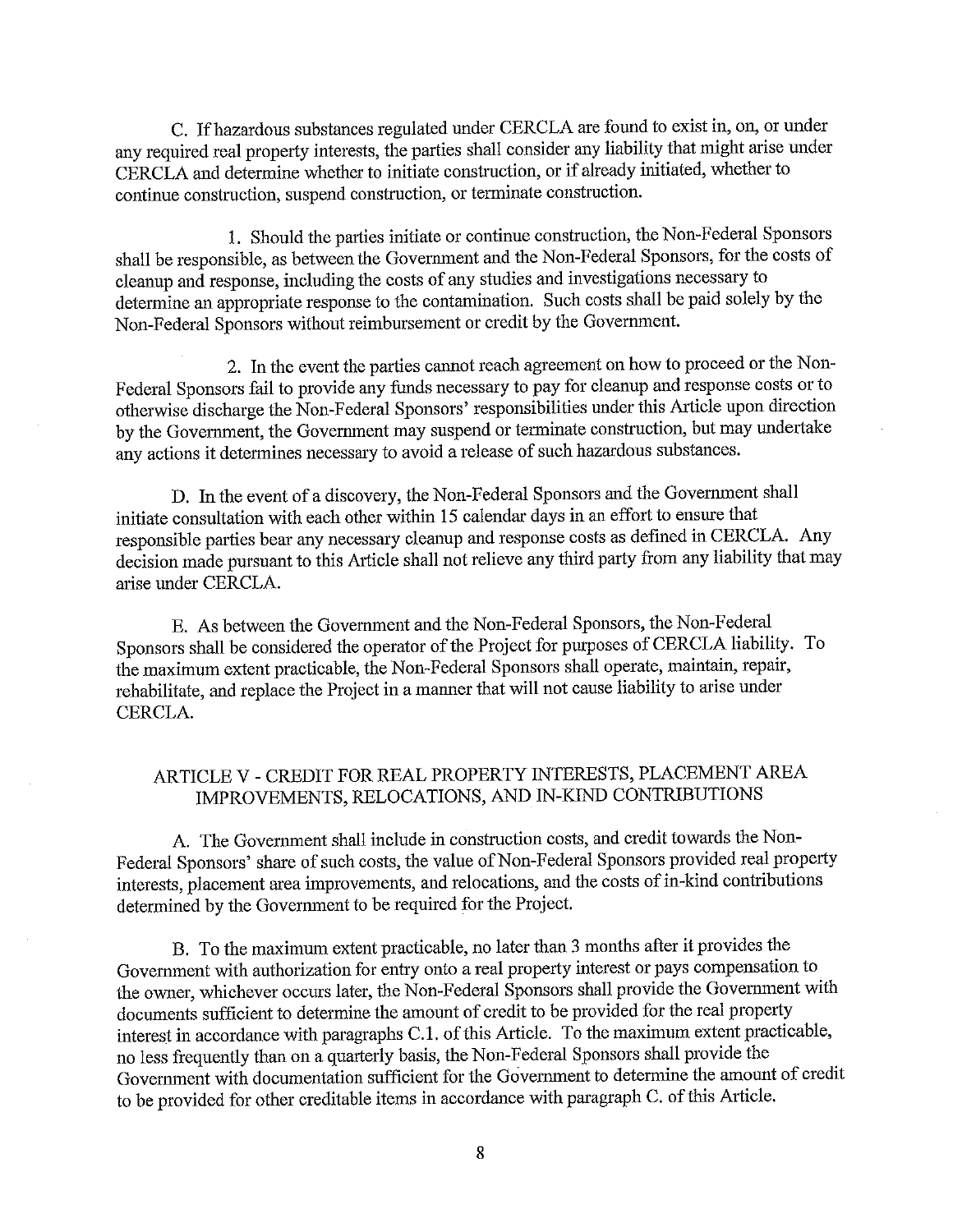C. The Government and the Non-Federal Sponsors agree that the amount of costs eligible for credit that are allocated by the Govemment to construction costs shall be determined and credited in accordance with the following procedures, requirements, and conditions. Such costs shall be subject to audit in accordance with Article X.B. to determine reasonableness, allocability, and allowability of costs.

#### 1. Real Property Interests.

a. General Procedure. The Non-Federal Sponsors shall obtain, for each real property interest, an appraisal of the fair market value of such interest that is prepared by a qualified appraiser who is acceptable to the parties. Subject to valid jurisdictional exceptions, the appraisal shall conform to the Uniform Standards of Professional Appraisal Practice. The appraisal must be prepared in accordance with the applicable rules of just compensation, as specified by the Government.

(1) Date of Valuation. For any real property interests owned by the Non-Federal Sponsors on the effective date of this Agreement and required for construction performed after the effective date of this Agreement, the date the Non-Federal Sponsors provides the Government with authorization for entry thereto shall be used to determine the fair market value. For any real property interests required for in-kind contributions covered by an In-Kind Memorandum of Understanding, the date of initiation of construction shall be used to determine the fair market value. The fair market value of real property interests acquired by the Non-Federal Sponsors after the effective date of this Agreement shall be the fair market value of such real property interests at the time the interests are acquired.

(2) Except for real property interests acquired through eminent domain proceedings instituted after the effective date ofthis Agreement, the Non-Federal Sponsors shall submit an appraisal for each real property interest to the Government for review and approval no later than, to the maximum extent practicable, 60 calendar days after the Non-Federal Sponsors provides the Government with an authorization for entry for such interest or concludes the acquisition of the interest through negotiation or eminent domain proceedings, whichever occurs later. If, after coordination and consultation with the Government, the Non-Federal Sponsors are unable to provide an appraisal that is acceptable to the Government, the Government shall obtain an appraisal to determine the fair market value of the real property interest for crediting purposes.

(3) The Govemment shall credit the Non-Federal Sponsors the appraised amount approved by the Government. Where the amount paid or proposed to be paid by the Non-Federal Sponsors exceeds the approved appraised amount, the Govemment, at the request of the Non-Federal Sponsors, shall consider all factors relevant to determining fair market value and, in its sole discretion, after consultation with the Non-Federal Sponsors, may approve in writing an amount greater than the appraised amount for crediting purposes.

b. Eminent Domain Procedure. For real property interests acquired by eminent domain proceedings instituted after the effective date of this Agreement, the Non-Federal Sponsors shall notify the Government in writing of its intent to institute such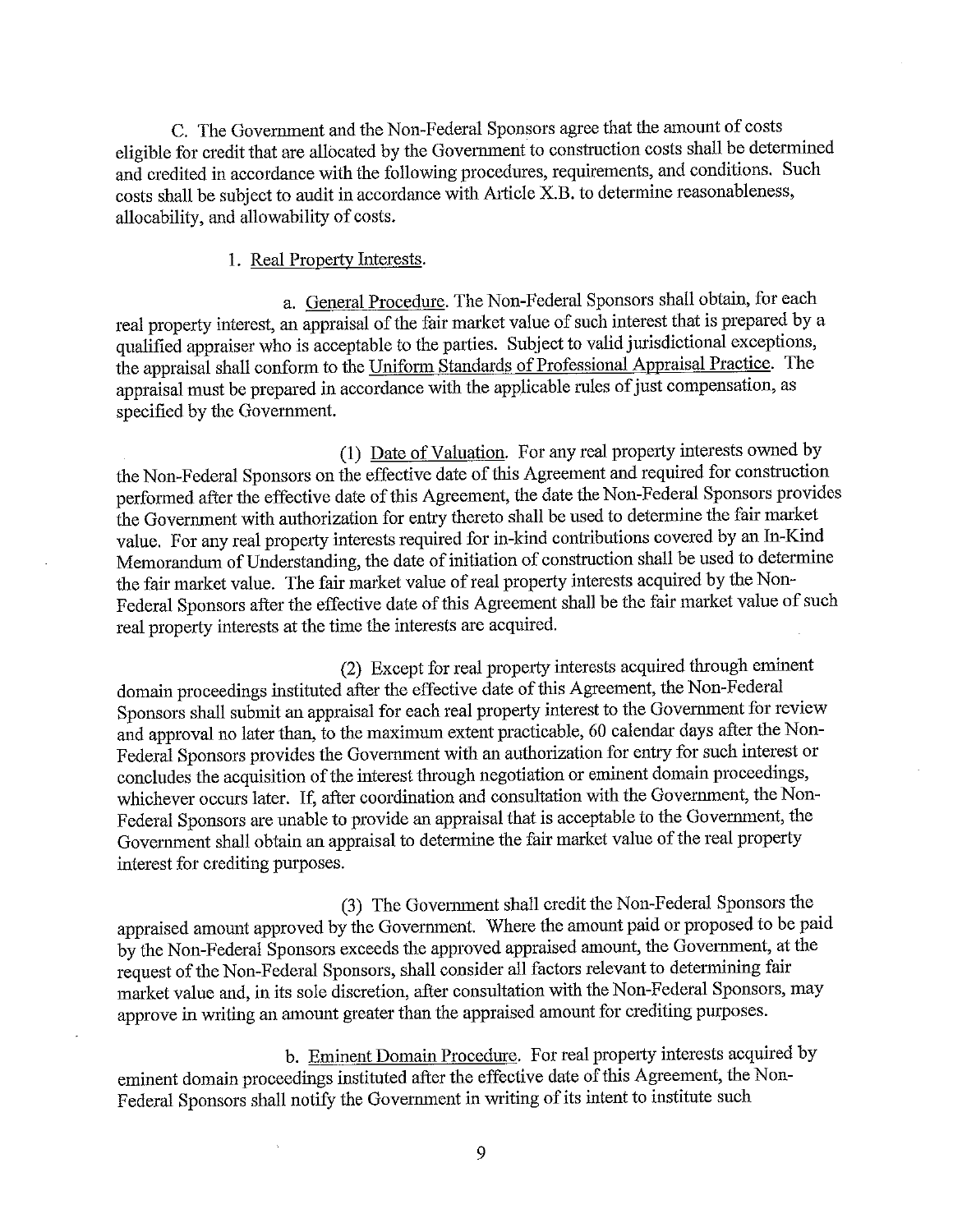proceedings and submit the appraisals of the specific real property interests to be acquired for review and approval by the Government. If the Government provides written approval of the appraisals, the Non-Federal Sponsors shall use the amount set forth in such appraisals as the estimate of just compensation for the purpose of instituting the eminent domain proceeding. If the Government provides written disapproval of the appraisals, the Government and the Non-Federal Sponsors shall consult to promptly resolve the issues that are identified in the Government's written disapproval. In the event the issues cannot be resolved, the Non-Federal Sponsors may use the amount set forth in its appraisal as the estimate of just compensation for purpose of instituting the eminent domain proceeding. The fair market value for crediting purposes shall be either the amount of the court award for the real property interests taken or the amount of any stipulated settlement or portion thereof that the Government approves in writing.

c. Waiver of Appraisal. Except as required by paragraph C.l.b. of this Article, the Government may waive the requirement for an appraisal pursuant to this paragraph if, in accordance with 49 C.F.R. Section  $24.102(c)(2)$ :

(1) the owner is donating the real property interest to the Non-Federal Sponsors and releases the Non-Federal Sponsors in writing from its obligation to appraise the real property interest, and the Non-Federal Sponsors submit to the Government a copy of the owner's written release; or

(2) the Non-Federal Sponsors determine that an appraisal is unnecessary because the valuation problem is uncomplicated and the anticipated value of the real property interest proposed for acquisition is estimated at \$25,000 or less, based on a review of available data. When the Non-Federal Sponsors determine that an appraisal is unnecessary, the Non-Federal Sponsors shall prepare the written waiver valuation required by 49 C.F.R. Section 24.102(c)(2) and submit a copy thereof to the Government for approval. When the anticipated value of the real property interest exceeds \$10,000, the Non-Federal Sponsors must offer the owner the option of having the Non-Federal Sponsors appraise the real property interest.

d. Incidental Costs. The Government shall include in construction costs and credit towards the Non-Federal Sponsors' share of such costs, the incidental costs the Non-Federal Sponsors incurred in acquiring any real property interests required pursuant to Article III for the Project within a five-year period preceding the effective date of this Agreement, or at any time after the effective date of this Agreement, that are documented to the satisfaction of the Government. Such incidental costs shall include closing and title costs, appraisal costs, survey costs, attorney's fees, plat maps, mapping costs, actual amounts expended for payment of any relocation assistance benefits provided in accordance with Article III.E., and other payments by the Non-Federal Sponsors for items that are generally recognized as compensable, and required to be paid, by applicable state law due to the acquisition of a real property interest pursuant to Article III.

2. Placement Area Improvements. The Government shall include in construction costs and credit towards the Non-Federal Sponsors' share of such costs, the value of placement area improvements required for the Project. The value shall be equivalent to the costs, documented to the satisfaction of the Government, that the Non-Federal Sponsors incurred to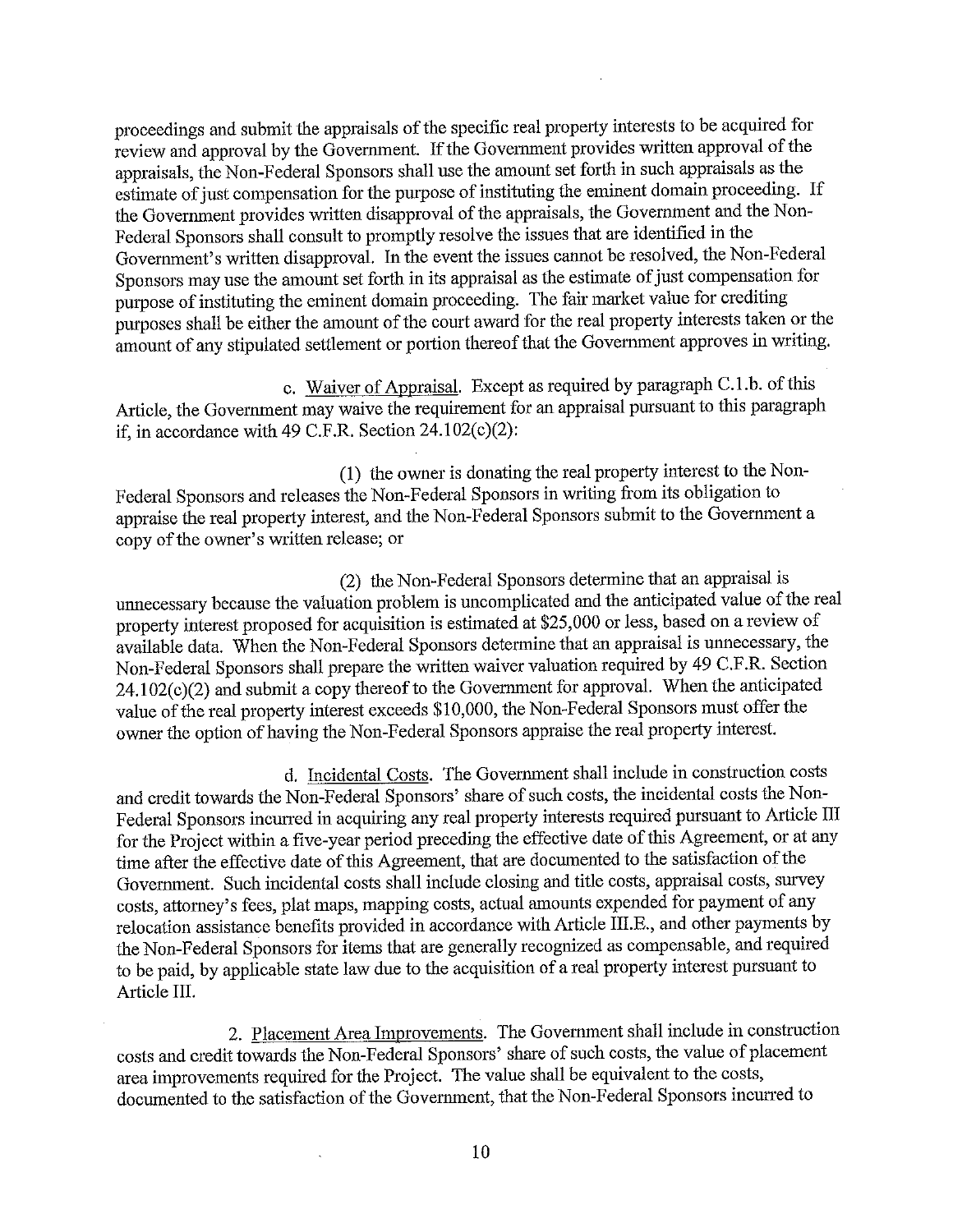provide any placement area improvements required for the Project. Such costs shall include, but not necessarily be limited to, actual costs of constructing the improvements; planning, engineering, and design costs; supervision and administration costs; and documented incidental costs associated with providing the improvements, but shall not include any costs associated with betterments, as determined by the Government.

3. Relocations. The Government shall include in construction costs and credit towards the Non-Federal Sponsors' share of such costs, the value of any relocations performed by the Non-Federal Sponsors that are directly related to construction, operation, and maintenance of the Project.

a. For a relocation other than a highway, the value shall be only that portion of relocation costs that the Government determines is necessary to provide a functionally equivalent facility, reduced by depreciation, as applicable, and by the salvage value of any removed items.

b. For a relocation of a highway, which is any highway, roadway, or street, including any bridge thereof, that is owned by a public entity, the value shall be only that portion of relocation costs that would be necessary to accomplish the relocation in accordance with the design standard that the State of Ohio would apply under similar conditions of geography and traffic load, reduced by the salvage value of any removed items.

c. Relocation costs include actual costs of performing the relocation; planning, engineering, and design costs; supervision and administration costs; and documented incidental costs associated with performance of the relocation, as determined by the Government. Relocation costs do not include any costs associated with betterments, as determined by the Government, nor any additional cost of using new material when suitable used material is available.

4. In-Kind Contributions. The Government shall include in construction costs and credit towards the Non-Federal Sponsors' share of such costs, the value of in-kind contributions that are integral to the Project.

a. The value shall be equivalent to the costs, documented to the satisfaction of the Government, that the Non-Federal Sponsors incurred to provide the in-kind contributions. Such costs shall include, but not necessarily be limited to, actual costs of constructing the in-kind contributions; engineering and design costs; supervision and administration costs; and documented incidental costs associated with providing the in-kind contributions, but shall not include any costs associated with betterments, as determined by the Government. Appropriate documentation includes invoices and certification of specific payments to contractors, suppliers, and the Non-Federal Sponsors' employees.

b. No credit shall be afforded for interest charges, or any adjustment to reflect changes in price levels between the time the in-kind contributions are completed and credit is afforded; for the value of in-kind contributions obtained at no cost to the Non-Federal Sponsors; for any in-kind contributions performed prior to the effective date of this Agreement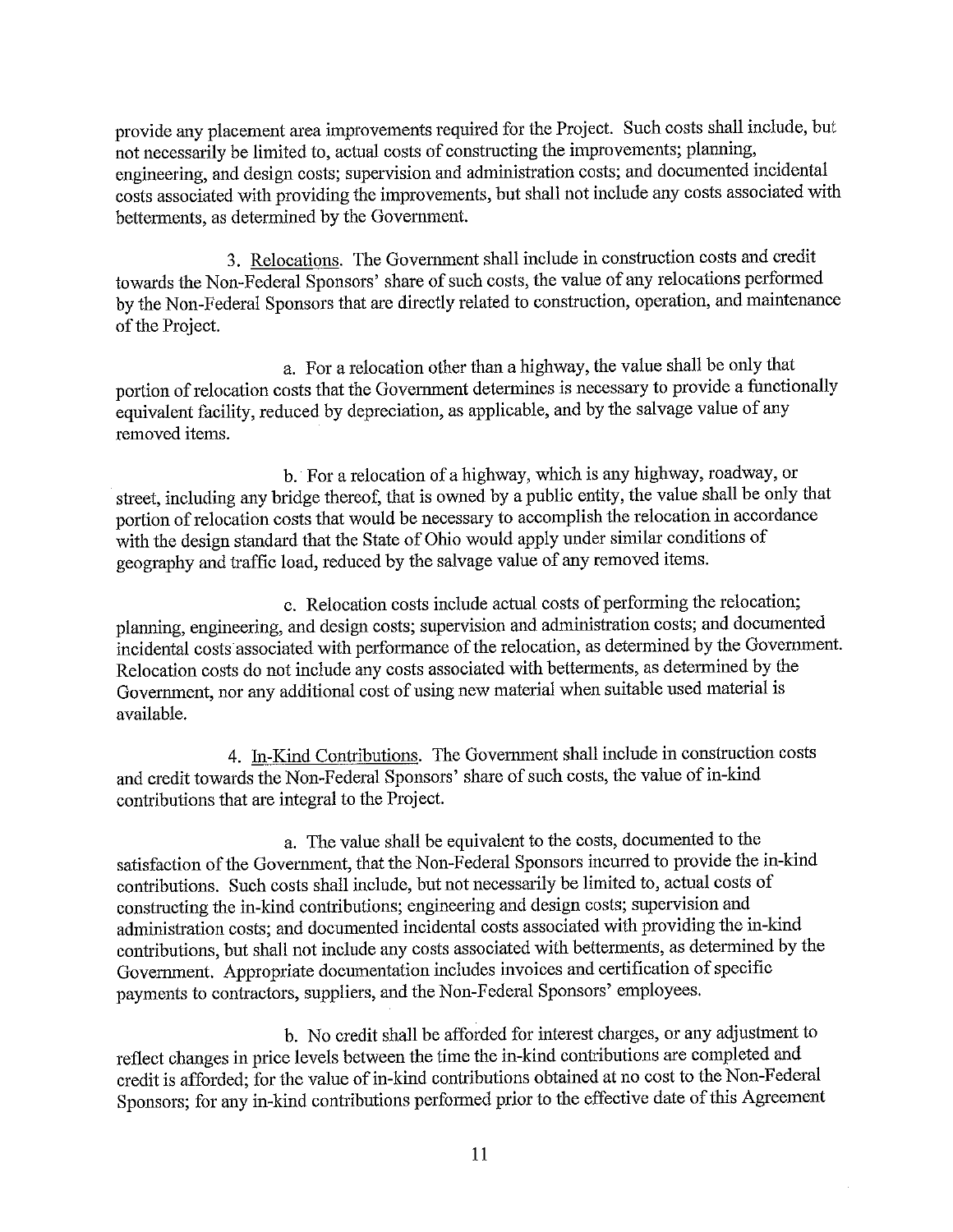unless covered by an In-Kind Memorandum of Understanding between the Government and Non-Federal Sponsors; or for costs that exceed the Government's estimate of the cost for such in-kind contributions if they had been provided by the Government.

5. Compliance with Federal Labor Laws. Any credit afforded under the terms of this Agreement is subject to satisfactory compliance with applicable Federal labor laws covering non-Federal construction, including, but not limited to, 40 U.S.C. 3141-3148 and 40 U.S.C. 3701-3708 (labor standards miginally enacted as the Davis-Bacon Act, the Contract Work Hours and Safety Standards Act, and the Copeland Anti-Kickback Act), and credit may be withheld, in whole or in part, as a result of the Non-Federal Sponsors' failure to comply with its obligations under these laws.

D. Notwithstanding any other provision of this Agreement, the Non-Federal Sponsors shall not be entitled to credit for real property interests that were previously provided as an item of local cooperation for another Federal project or for real property interests that are part of the track of land on which the facility or structure to be protected is located, if such track of land was owned by either the Non-Federal Sponsors or the owner of such facility or structure on the effective date of this Agreement.

#### ARTICLE VI- PAYMENT OF FUNDS

A. As of the effective date of this Agreement, construction costs are projected to be \$3,444,000, with the Government's share of such costs projected to be \$2,239,000 and the Non-Federal Sponsors' share of such costs projected to be \$1,205,000, which includes the 5 percent contribution of funds projected to be  $\hat{$}17\tilde{2},200$ , creditable real property interests, relocations, and placement area improvements projected to be \$0, creditable in-kind contributions projected to be \$0, and the additional amount of funds required to meet the minimum 35 percent cost share projected to be \$1,032,800. Costs for betterments are projected to be \$0. These amounts are estimates only that are subject to adjustment by the Government and are not to be construed as the total financial responsibilities of the Government and the Non-Federal Sponsors.

B. The Government shall provide the Non-Federal Sponsors with monthly reports setting forth the estimated construction costs and the Government's and Non-Federal Sponsors' estimated shares of such costs; costs incurred by the Government, using both Federal and Non-Federal Sponsors funds, to date; the amount of funds provided by the Non-Federal Sponsors to date; the estimated amount of any creditable real property interests, placement area improvements, and relocations; the estimated amount of any creditable in-kind contributions; and the estimated amount of funds required from the Non-Federal Sponsors during the upcoming fiscal year.

C. The Non-Federal Sponsors shall provide the funds required to meet its share of construction costs by delivering a check payable to "FAO, USAED, Huntington (Hl )" to the District Commander, or verifying to the satisfaction of the Government that the Non-Federal Sponsors have deposited such required funds in an escrow or other account acceptable to the Government, with interest accruing to the Non-Federal Sponsors, or by providing an Electronic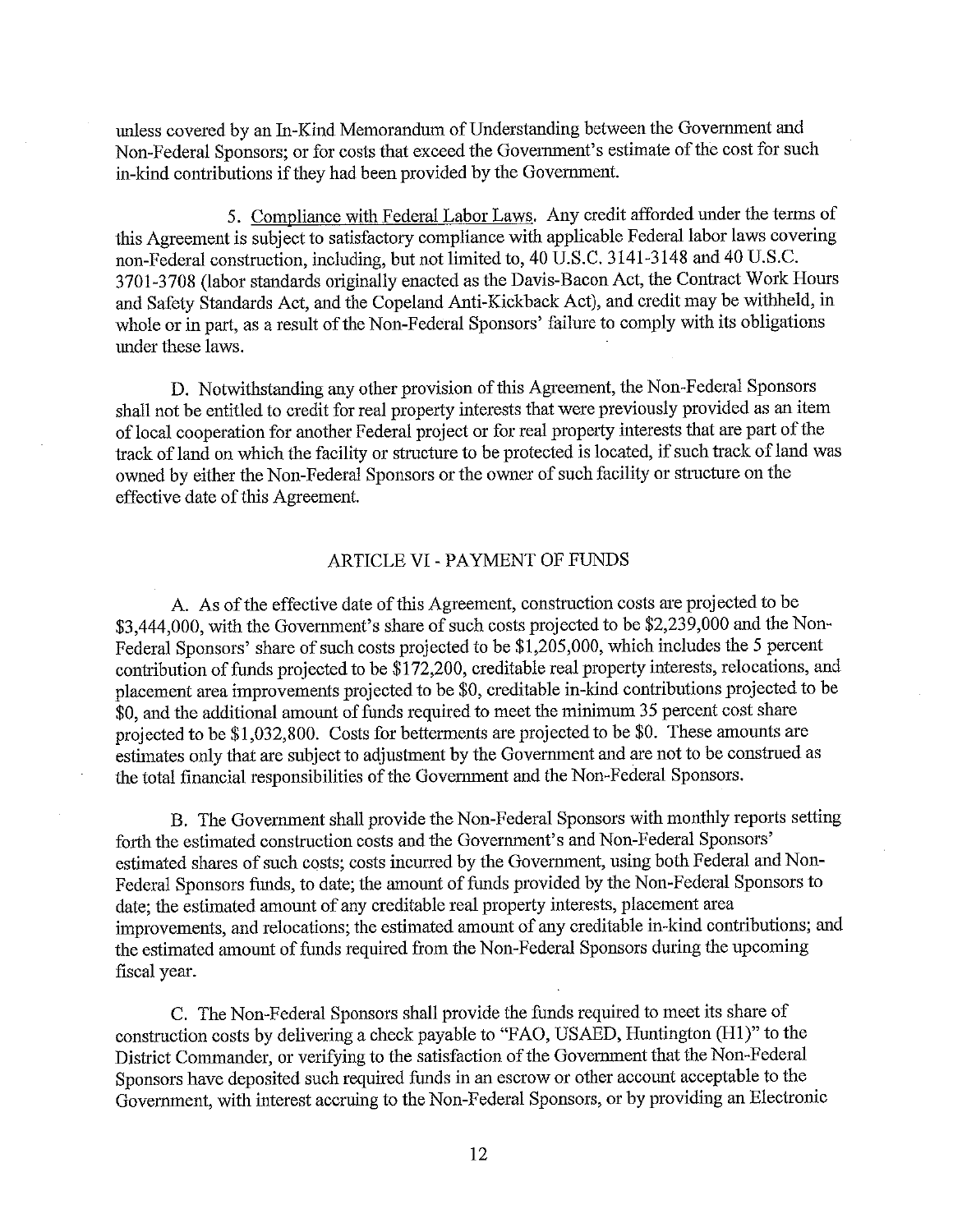Funds Transfer of such required funds in accordance with procedures established by the Goverrnnent.

D. The Government shall draw from the funds provided by the Non-Federal Sponsors to cover the non-Federal share of construction costs as those costs are incurred. If the Government determines at any time that additional funds are needed from the Non-Federal Sponsors to cover the Non-Federal Sponsors' required share of such construction costs, the Goverrnnent shall provide the Non-Federal Sponsors with written notice of the amount of additional funds required. Within 60 calendar days from receipt of such notice, the Non-Federal Sponsors shall provide the Goverrnnent with the full amount of such additional required funds.

E. Upon completion of construction and resolution of all relevant claims and appeals and eminent domain proceedings, the Government shall conduct a final accounting and furnish the Non-Federal Sponsors with the written results of such final accounting. Should the final accounting determine that additional funds are required from the Non-Federal Sponsors, the Non-Federal Sponsors, within 60 calendar days of receipt of written notice from the Government, shall provide the Government with the full amount of such additional required funds. Such final accounting does not limit the Non-Federal Sponsors' responsibility to pay its share of construction costs, including contract claims or any other liability that may become known after the final accounting. If the final accounting determines that funds provided by the Non-Federal Sponsors exceed the amount of funds required to meet its share of construction costs, the Government shall refund such excess amount, subject to the availability of funds for the refund. In addition, if the final accounting determines that the Non-Federal Sponsors' credit for real property interests, placement area improvements, and relocations combined with credit for in-kind contributions exceed its share of construction costs for the Project, the Government, subject to the availability of funds, shall enter into a separate agreement to reimburse the difference to the Non-Federal Sponsors.

F. If the Government agrees to acquire or provide, as applicable, real property interests, placement area improvements, relocations, or betterments on behalf of the Non-Federal Sponsors, the Government shall provide written notice to the Non-Federal Sponsors of the amount of funds required to cover such costs. No later than 60 calendar days of receipt of such written notice, the Non-Federal Sponsors shall make the full amount of such required funds available to the Government by delivering a check payable to "FAO, USAED, Huntington (H1)" to the District Commander, or by providing an Electronic Funds Transfer of such funds in accordance with procedures established by the Goverrnnent. If at any time the Goverrnnent determines that additional funds are required to cover such costs, the Non-Federal Sponsors shall provide those funds within 30 calendar days from receipt of written notice from the Government.

# ARTICLE VII - TERMINATION OR SUSPENSION

A. If at any time the Non-Federal Sponsors fails to fulfill its obligations under this Agreement, the Government may suspend or terminate construction of the Project unless the Assistant Secretary of the Army (Civil Works) determines that continuation of such work is in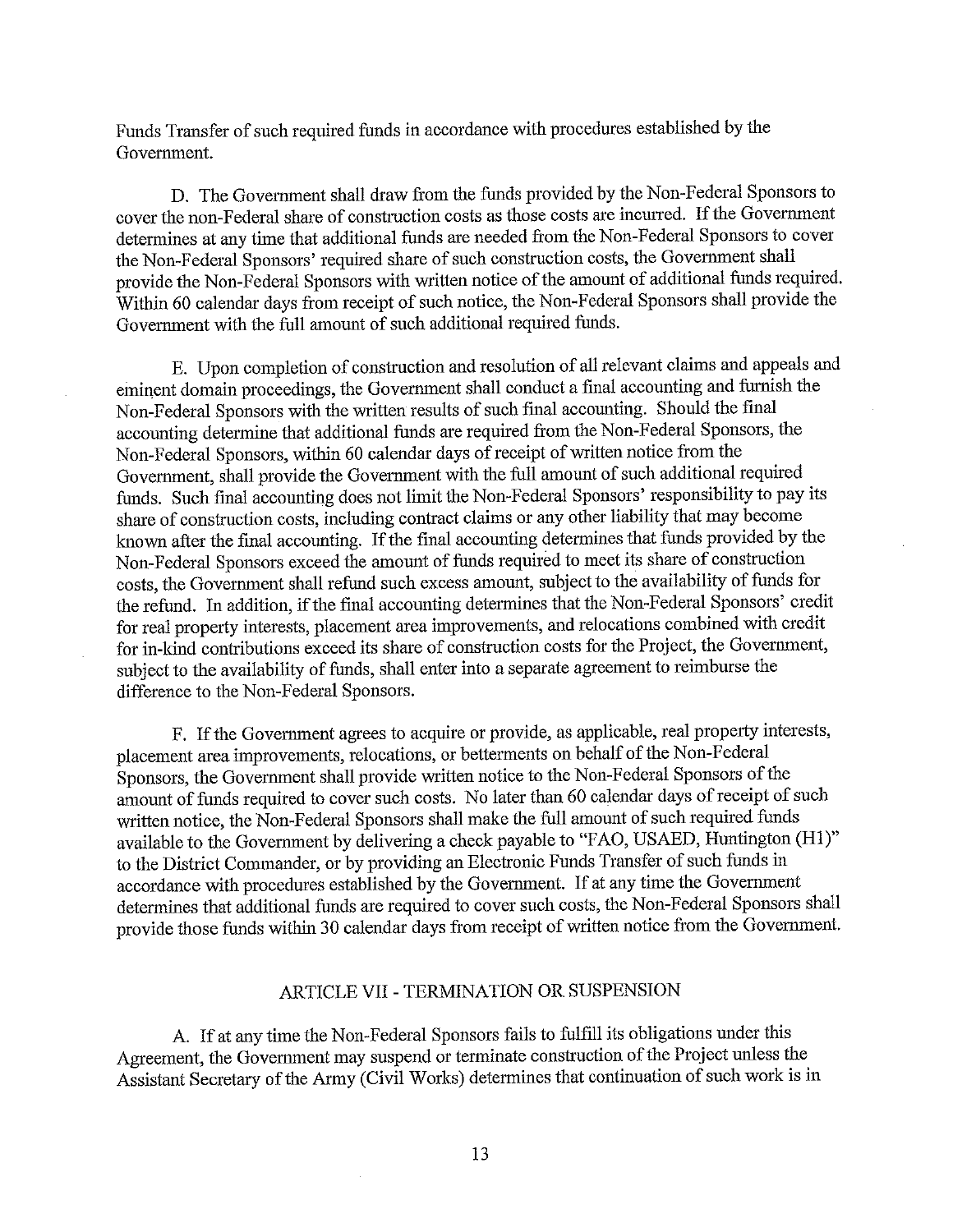the interest of the United States or is necessary in order to satisfy agreements with other non-Federal interests.

B. Ifthe Govermnent determines at any time that the Federal funds made available for construction of the Project are not sufficient to complete such work, the Government shall so notify the Non-Federal Sponsors in writing within 30 calendar days, and upon exhaustion of such funds, the Govermnent shall suspend construction until there are sufficient funds appropriated by the Congress and funds provided by the Non-Federal Sponsors to allow construction to resume.

C. Ifhazardous substances regulated under CERCLA are found to exist in, on, or under any required real property interests, the parties shall follow the procedures set forth in Article IV.

D. In the event of termination, the parties shall conclude their activities relating to design and construction of the Project. To provide for this eventuality, the Government may reserve a percentage of available funds as a contingency to pay the costs of termination, including any costs of resolution of real property acquisition, resolution of contract claims, and resolution of contract modifications.

E. Any suspension or termination shall not relieve the parties of liability for any obligation incurred. Any delinquent payment owed by the Non-Federal Sponsors pursuant to this Agreement shall be charged interest at a rate, to be determined by the Secretary of the Treasury, equal to 150 per centum of the average bond equivalent rate of the 13 week Treasury bills auctioned immediately prior to the date on which such payment became delinquent, or auctioned immediately prior to the beginning of each additional 3 month period if the period of delinquency exceeds 3 months.

# ARTICLE VIII-HOLD AND SAVE

The Non-Federal Sponsors shall hold and save the Government free from all damages arising from design, construction, operation, maintenance, repair, rehabilitation, and replacement of the Project, except for damages due to the fault or negligence ofthe Govermnent or its contractors.

### ARTICLE IX - DISPUTE RESOLUTION

As a condition precedent to a party bringing any suit for breach of this Agreement, that party must first notify the other party in writing of the nature of the purported breach and seek in good faith to resolve the dispute through negotiation. If the parties cannot resolve the dispute through negotiation, they may agree to a mutually acceptable method of non-binding alternative dispute resolution with a qualified third party acceptable to the parties. Each party shall pay an equal share of any costs for the services provided by such a third party as such costs are incurred. The existence of a dispute shall not excuse the parties from performance pursuant to this Agreement.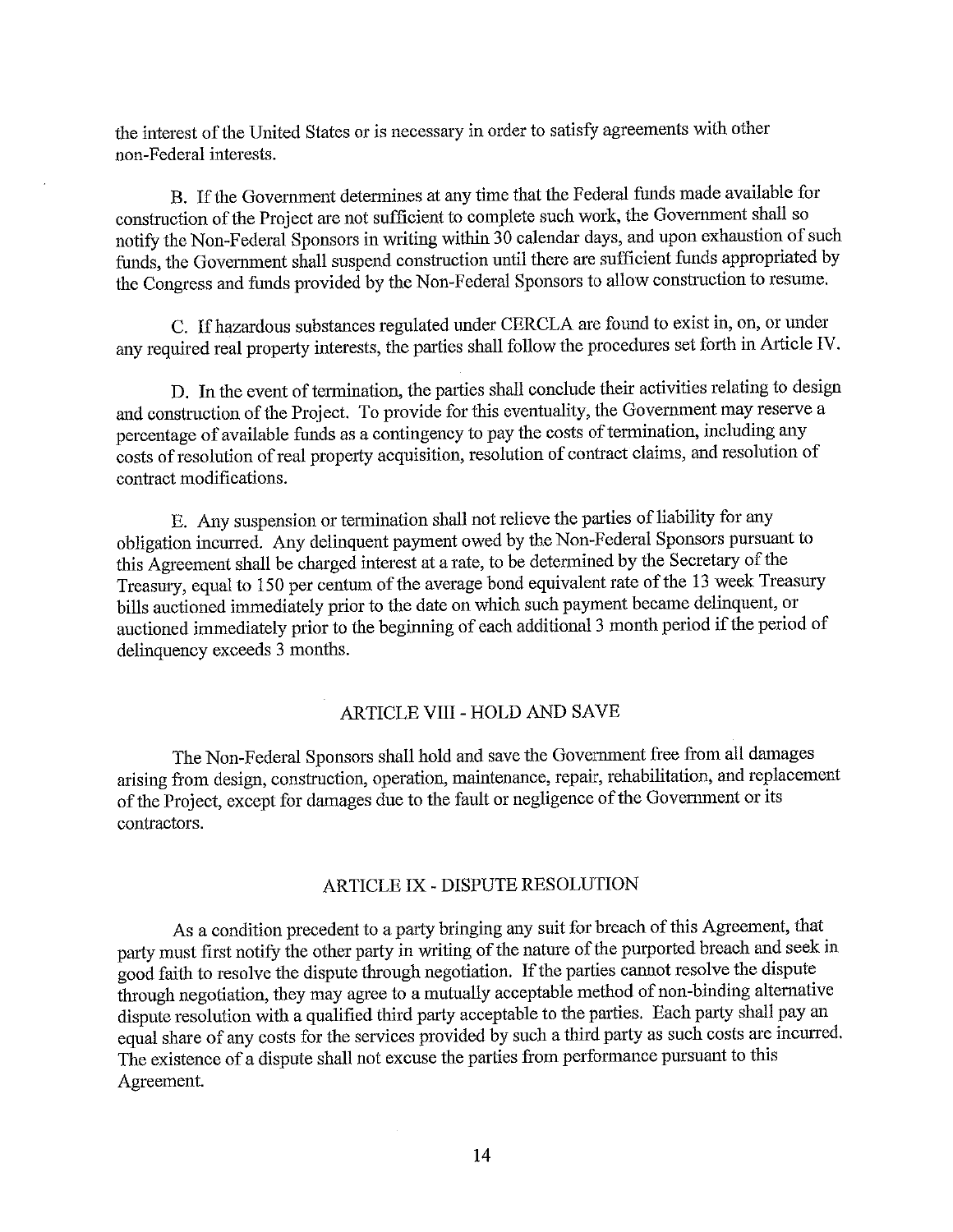# ARTICLE X - MAINTENANCE OF RECORDS AND AUDITS

A. The parties shall develop procedures for the maintenance by the Non-Federal Sponsors of books, records, documents, or other evidence pertaining to costs and expenses for a minimum of three years after the final accounting. The Non-Federal Sponsors shall assure that such materials are reasonably available for examination, audit, or reproduction by the Government.

B. The Government may conduct, or arrange for the conduct of, audits of the Project. Government audits shall be conducted in accordance with applicable Government cost principles and regulations. The Government's costs of audits shall not be included in construction costs, but shall be included in calculating the Federal Participation Limit.

C. To the extent permitted under applicable Federal laws and regulations, the Government shall allow the Non-Federal Sponsors to inspect books, records, documents, or other evidence pertaining to costs and expenses maintained by the Government, or at the request of the Non-Federal Sponsors, provide to the Non-Federal Sponsors or independent auditors any such information necessary to enable an audit ofthe Non-Federal Sponsors' activities under this Agreement. The costs of non-Federal audits shall be paid solely by the Non-Federal Sponsors without reimbursement or credit by the Government.

### ARTICLE XI - RELATIONSHIP OF PARTIES

In the exercise of their respective rights and obligations under this Agreement, the Government and the Non-Federal Sponsors each act in an independent capacity, and neither is to be considered the officer, agent, or employee of the other. Neither party shall provide, without the consent of the other party, any contractor with a release that waives or purports to waive any rights a party may have to seek relief or redress against that contractor.

## ARTICLE XII - NOTICES

A. Any notice, request, demand, or other communication required or permitted to be given under this Agreement shall be deemed to have been duly given ifin writing and delivered personally or mailed by registered or certified mail, with return receipt, as follows:

If to the Non-Federal Sponsors:

Public Service Director Newark City Water Office 34 South Fifth Street P.O. Box 4100 Newark, Ohio 43058-4100

and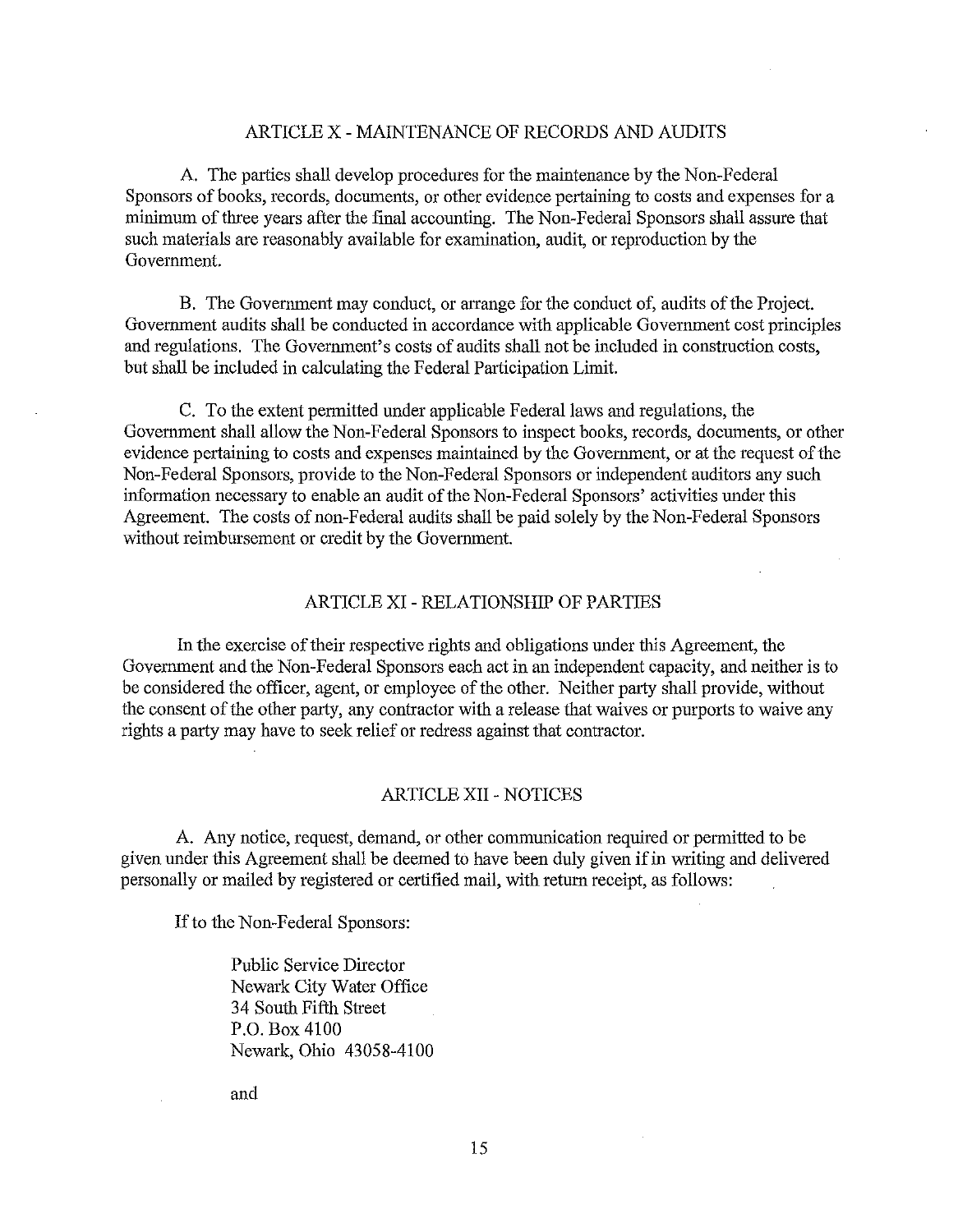District 5 Real Estate Administrator Ohio Department of Transportation District 5 9600 Jacksontown Road Jacksontown, Ohio 43030

If to the Government:

District Commander Huntington District Corps of Engineers 502 Eighth Street Huntington, West Virginia 25701-2070

B. A party may change the recipient or address to which such communications are to be directed by giving written notice to the other party in the manner provided in this Article.

# ARTICLE XIII - CONFIDENTIALITY

To the extent permitted by the laws governing each party, the parties agree to maintain the confidentiality of exchanged information when requested to do so by the providing party.

# ARTICLE XIV - THIRD PARTY RIGHTS, BENEFITS, OR LIABILITIES

Nothing in this Agreement is intended, nor may be construed, to create any rights, confer any benefits, or relieve any liability, of any kind whatsoever in any third person not a party to this Agreement.

## ARTICLE XV - JOINT AND SEVERAL RESPONSIBILITY OF THE NON-FEDERAL SPONSORS

The obligations and responsibilities of the Non-Federal Sponsors shall be joint and several, such that each Non-Federal Sponsor shall be liable for the whole performance of the obligations and responsibilities of the Non-Federal Sponsors under the terms and provisions of this Agreement. The Government may demand the whole performance of said obligations and responsibilities from any of the entities designated herein as one of the Non-Federal Sponsors.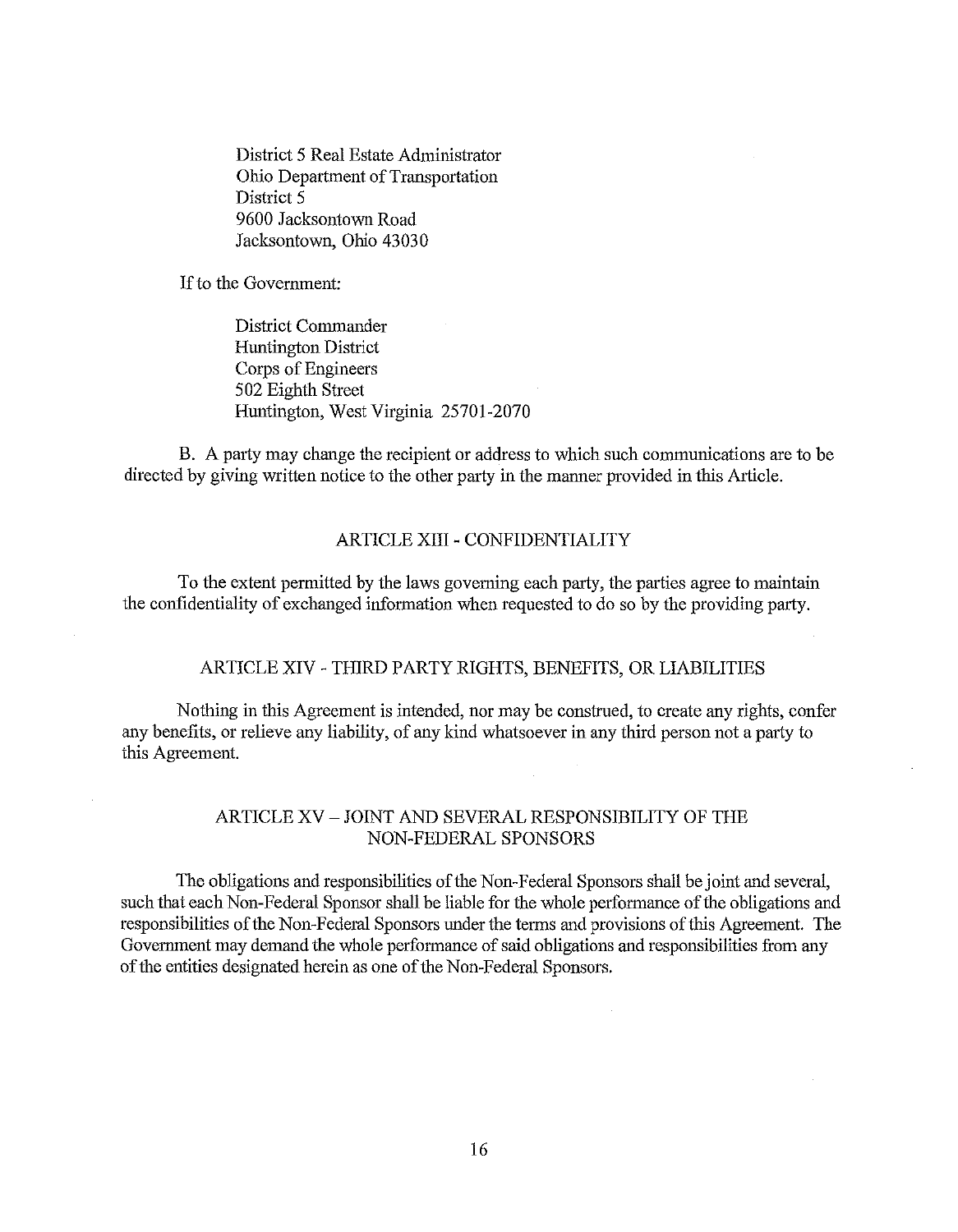IN WITNESS WHEREOF, the parties hereto have executed this Agreement, which shall become effective upon the date it is signed by the District Commander.

 $BY:$ DEPARTMENT OF THE ARMY CITY OF NEWARK, OHIO

Fason A. Evers<br>
Colonel, Corps of Engineers<br>
Public Service Director Colonel, Corps of Engineers District Commander

BY:

DATE: *19 June, 2020* 

DATE:  $\sqrt{6}$   $\sqrt{3}-20$ 

OHIO DEPARTMENT OF TRANSPORATION

hbánks  $BY:$ 

**fack Marchbanks, Ph.D.**<br>Director of Transportation

DATE:  $8 / \mu$ ne 2020

Reviewed as to Form Office of Chief Legal Counsel

Ohio Department of Transportation

 $\bar{m}$ 

 $\sim$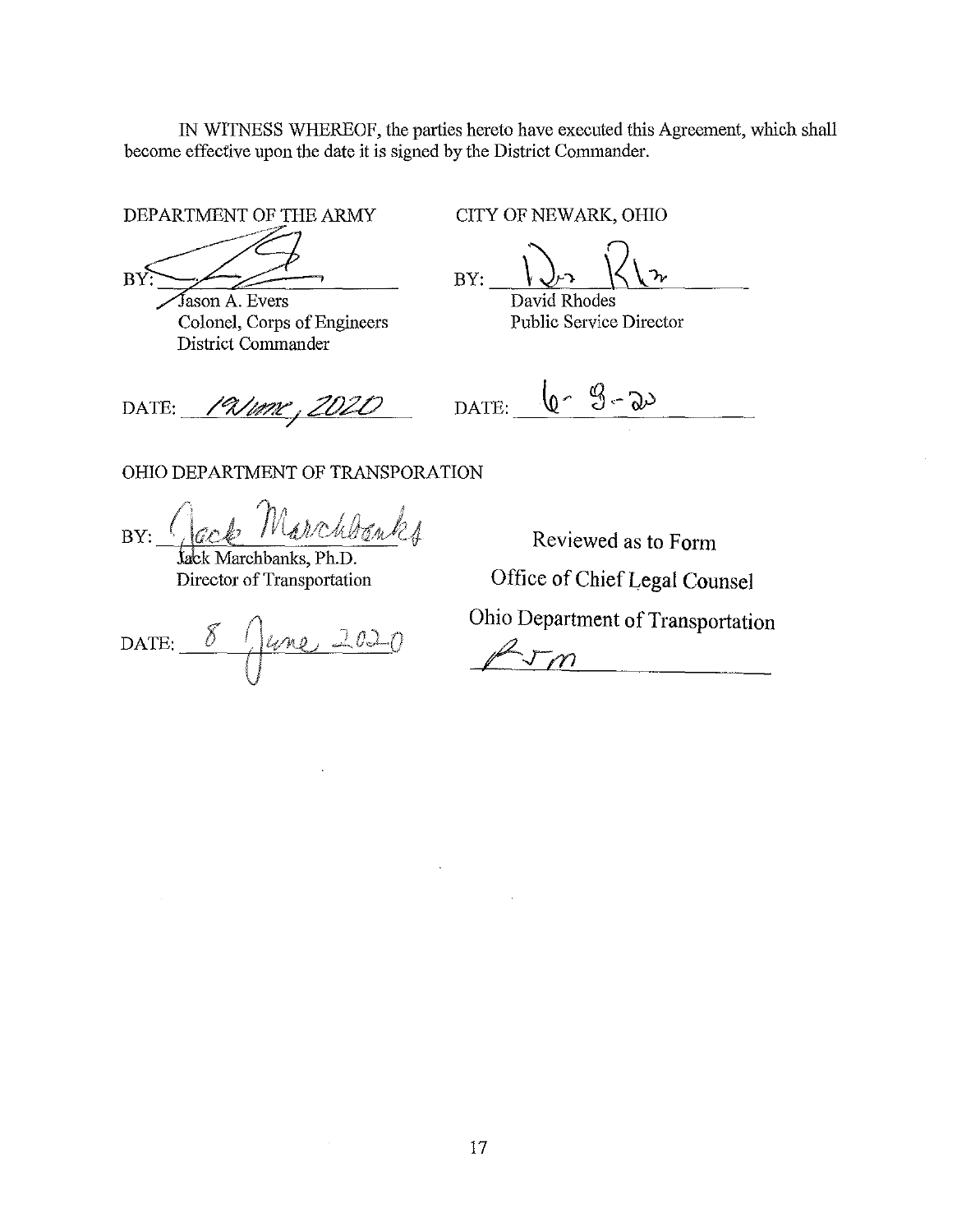### CERTIFICATE OF AUTHORITY

I, Douglas Sassen, do hereby certify that I am the principal legal officer of the City of Newark, Ohio, that the City of Newark, Ohio is a legally constituted public body with full authority and legal capability to perform the terms of the Agreement between the Department of the Army, the City of Newark, Ohio, and the Ohio Department of Transportation in connection with the City of Newark, Raccoon Creek, Licking County, Ohio, Section 14 Emergency Streambank Protection Project, and to pay damages, if necessary, in the event of the failure to perform in accordance with the terms of this Agreement and that the persons who have executed this Agreement on behalf of the City of Newark, Ohio have acted within their statutory authority.

IN WITNESS WHEREOF, I have made and executed this certification this  $\sqrt{\pi}$  day of  $\sqrt{\sqrt{n} \epsilon}$ , 2020.

Døuglas Bassen

Law Director for the City of Newark, Ohio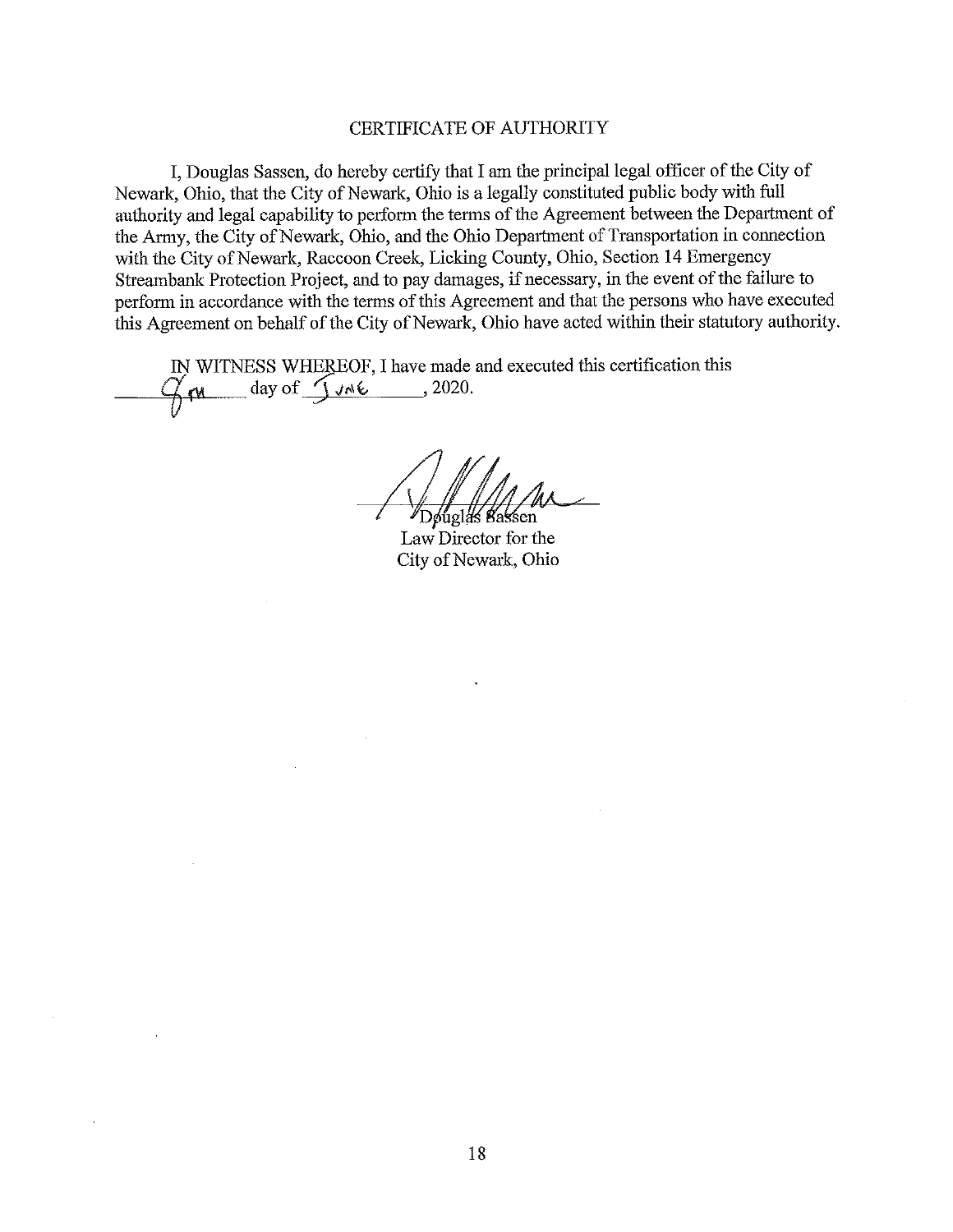#### CERTIFICATION REGARDING LOBBYING

The undersigned certifies, to the best of his or her knowledge and belief that:

(1) No Federal appropriated funds have been paid or will be paid, by or on behalf ofthe undersigned, to any person for influencing or attempting to influence an officer or employee of any agency, a Member of Congress, an officer or employee of Congress, or an employee of a Member of Congress in connection with the awarding of any Federal contract, the making of any Federal grant, the making of any Federal loan, the entering into of any cooperative agreement, and the extension, continuation, renewal, amendment, or modification of any Federal contract, grant, loan, or cooperative agreement.

(2) If any funds other than Federal appropriated funds have been paid or will be paid to any person for influencing or attempting to influence an officer or employee of any agency, a Member of Congress, an officer or employee of Congress, or an employee of a Member of Congress in connection with this Federal contract, grant, loan, or cooperative agreement, the undersigned shall complete and submit Standard Form-LLL, "Disclosure Form to Report Lobbying," in accordance with its instructions.

(3) The undersigned shall require that the language of this certification be included in the award documents for all subawards at all tiers (including subcontracts, subgrants, and contracts under grants, loans, and cooperative agreements) and that all subrecipients shall certify and disclose accordingly.

This certification is a material representation of fact upon which reliance was placed when this transaction was made or entered into. Submission of this certification is a prerequisite for making or entering into this transaction imposed by 31 U.S.C. 1352. Any person who fails to file the required certification shall be subject to a civil penalty of not less than \$10,000 and not more than \$100,000 for each such failure.

David Rhodes Public Service Director City of Newark, Ohio

DATE:  $\frac{1}{2} \cdot \mathcal{B} - \lambda^0$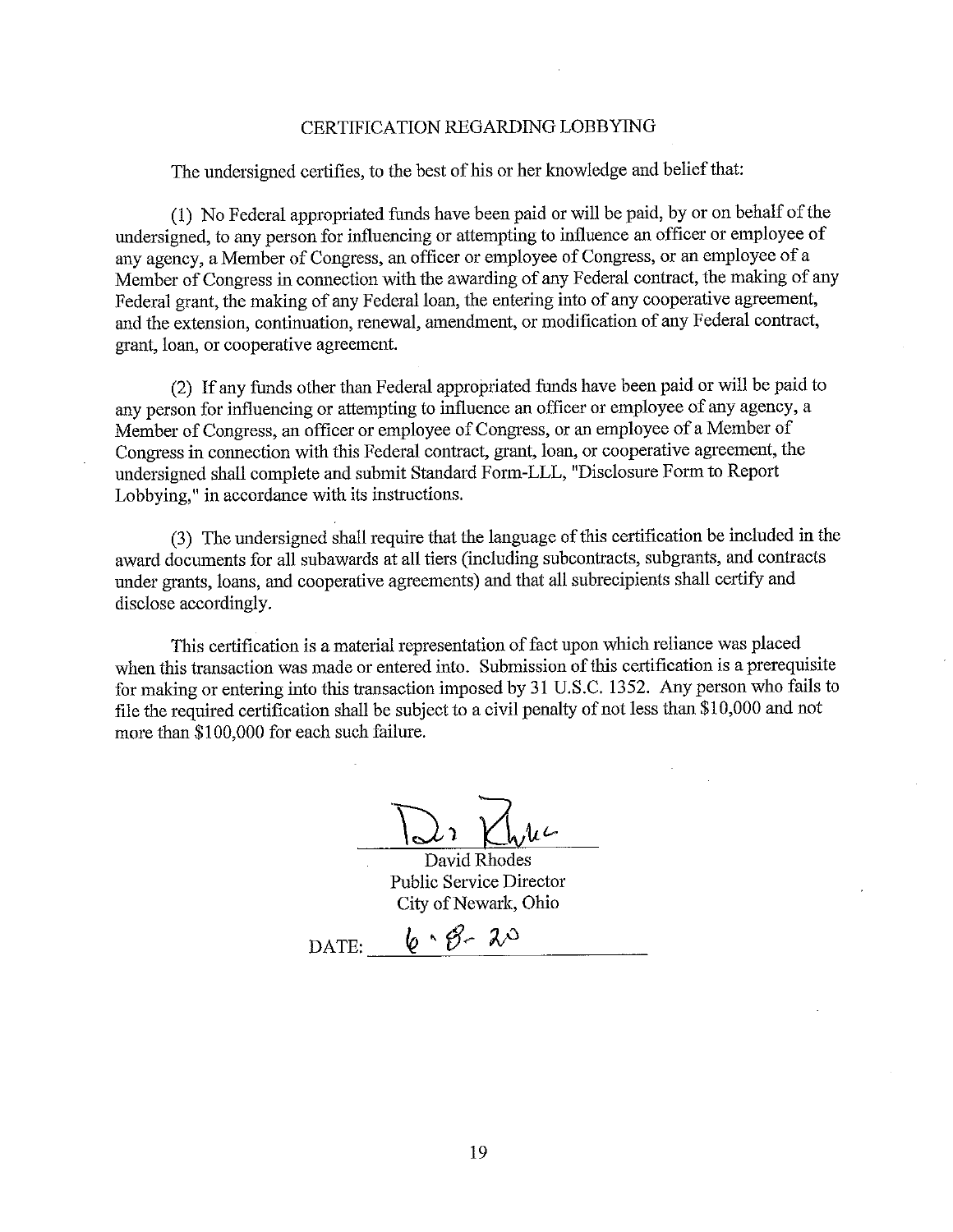## CERTIFICATE OF AUTHORITY

I, Richard J. Makowski, do hereby certify that I am a legal officer of the Ohio Department of Transportation, that the Ohio Department of Transportation is a legally constituted public body with full authority and legal capability to perform the terms of the Agreement between the Department of the Army, the City of Newark, Ohio, and the Ohio Department of Transportation in connection with the City of Newark, Raccoon Creek, Licking County, Ohio, Section 14 Emergency Streambank Protection Project, and to pay damages, if necessary, in the event of the failure to perform in accordance with the terms of this Agreement, subject to Ohio Revised Code Chapter 2743 and Revised Code Section 5501.22; and that the persons who have executed this Agreement on behalf of the Ohio Department of Transportation have acted within their statutory authority.

IN wiTNESS WHEREOF, I have made and executed this certification this  $\mathcal{B}_{\mathcal{L}}$  *M* and  $\mathcal{A}_{\mathcal{L}}$  *V N E*, 2020.

*<i>Luchard G. Mr broard* 

Assistant Legal Counsel Office of Chief Legal Counsel Ohio Depatiment of Transportation